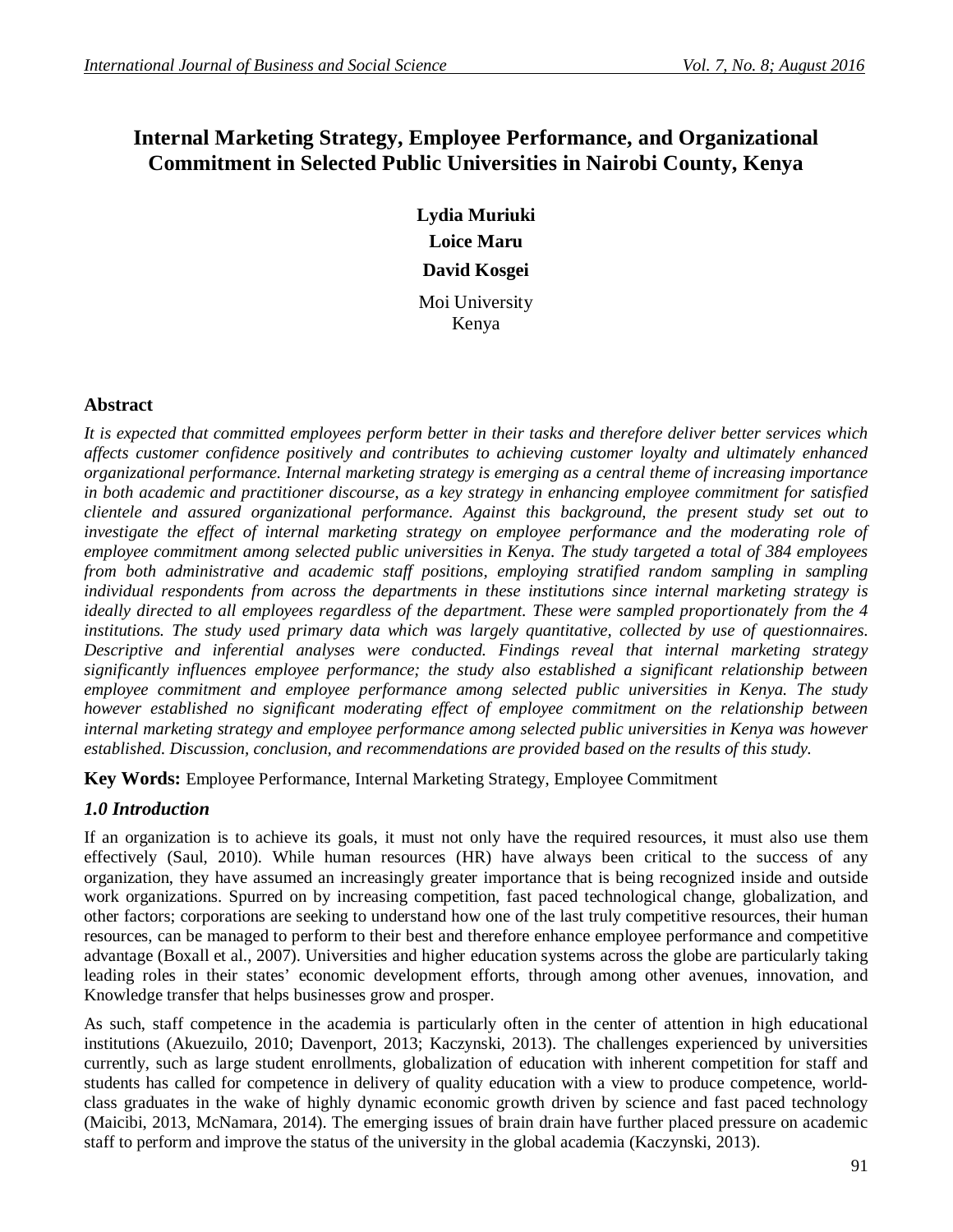Thus, university staff, both administrative and academic, is required to prove their credibility and continued retention in university employment based on the strength and magnitude of their research activities, teaching and consultancy services among other capabilities (Ng'ongah, 2012).

Inspired by the foregoing, IMS is emerging as a central theme of increasing importance in both academic and practitioner discourse as a platform upon which organizations can get their human resources to understand and commit to the value proposition of the organization and improve their performance. First introduced by Berry et al. (1976), the main concept of IMS is to count employees as internal clientele, and work as a product, a product that should meet the needs and requirements of clientele to achieve organizational goals (Robertson and Cooper, 2010). It is probable that committed workforce achieves better results in their tasks and therefore delivers better services (Halil and Cem, 2010) which in turn affects client confidence positively and contributes to realizing client loyalty. Employee Commitment (EC) is widely described in the management and behavioral sciences literature as a key factor in the association between individuals and corporations. For example, Robertson and Cooper (2010) and Gilbert and Ivancevich (2009) all describe EC as the factor that promotes the attachment of the individual to the corporation.

Higher education institutions in the continent in general and particularly in Kenya are expected to play a critical role in the development of human resources and in the overall social development and transformation of the continent through the production of knowledge and high-level person power (Omanga, 2008; Maicibi, 2013). While such expectations bring fresh hope for Africa's renaissance, the success of higher education institutions in fulfilling them is contingent upon many factors, although, more importantly, it is dependent on a cadre of academics that can utilize research, teaching/learning, as well as community engagement to identify and solve problems, in addition to harnessing the full economic potential of the continent (Akuezuilo, 2010). In the Kenyan higher education context, all these imperatives undoubtedly pose major implications for attracting/recruiting and retaining expert staff, as well as the for development and performance management of academic staff (Omanga, 2008).

It is thus imperative, based on the foregoing realization, that employee performance in the academia be assessed with respect to what constitutes superior performance among institutions of higher learning. The foregoing literature points to IMS an EC as probable determinants of employee performance, yet literature on the same remains scanty both internationally and locally. It is against this backdrop that this study was based, with a view to investigate internal marketing strategy, employee performance, and organizational commitment in selected public universities in Nairobi County, Kenya. More specifically, the study sought to examine the effect of internal marketing strategy on employee performance among selected public universities in Kenya; examine the effect of employee commitment on employee performance among Selected public universities in Kenya; and to establish the moderating role of employee commitment on the effect of internal marketing strategy on employee performance among Selected public universities in Kenya. The foregoing objectives informed the study hypotheses: H01: There is no significant relationship between internal marketing strategy and employee performance among Selected public universities in Kenya; H02: There is no significant relationship between employee commitment and employee performance among Selected public universities in Kenya; and H03: There is no significant moderating effect of employee commitment on the relationship between internal marketing strategy and employee performance among Selected public universities in Kenya

#### *2.0 Literature Review*

#### **2.1 The Concept of Employee Performance**

The performance of an employee is that, how well a staff performs their task duties and responsibilities. Employees' performance is also crucial. Because the achievement of goals and objectives of the corporation is assessed by performance of its resources, employees' performance should be assessed and maintained periodically. In the view of Putterill and Rohrer (2011), job performance is defined as it focuses directly on staff productivity by assessing the number of units of acceptable quality produced by a staff within a specific time period. The success of business depends on employees' performance. One of the most effective ways to increase business performance and profit is to increase the performance of employees, from the lowest levels of the corporation to senior management (Heskett et al., 2008). Performance improvement is not only a result of wellfunctioning system but also depends on effective human resource strategies that succeed in recruiting and maintaining a committed and motivated workforce (Al-Ahmadi, 2009).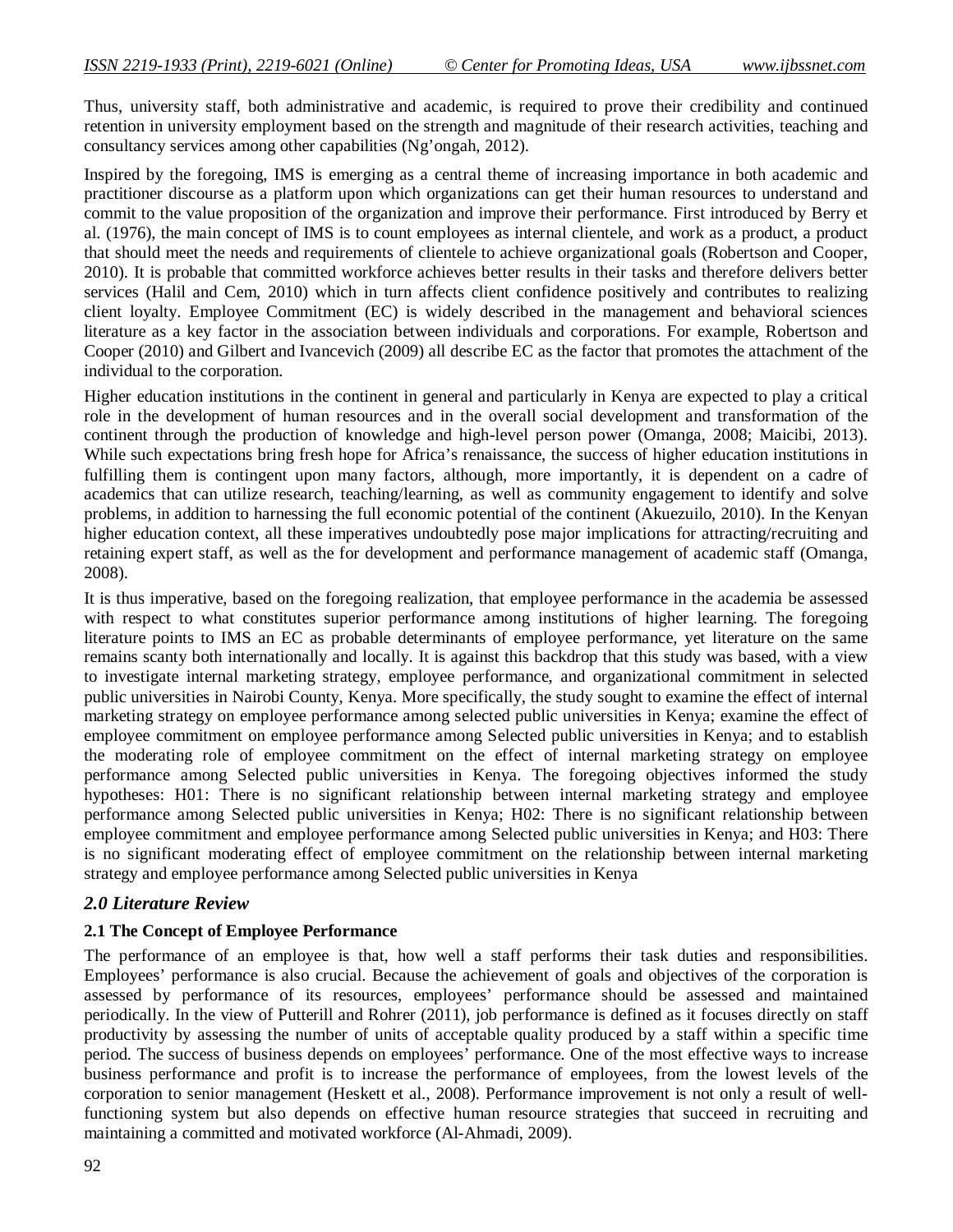The resource-based view of the firm (RBV) and the resultant resource-based theory (RBT) provide an important framework for explaining and predicting the basis of a firm's competitive advantage and performance (Barney et al., 2011; Vorhies and Morgan, 2005). In the past decade, the applications of resource-based logic in marketing have grown exponentially; in the 1990s, only 19 articles in marketing explicitly referenced the RBT or RBV, but in the 2000s, that number increased to 104. In just 2012–14, more than 50 published conceptual and empirical marketing articles drew on RBT. This upward trend indicates the growing importance of RBT to marketing. While top management journals have dedicated special issues solely to RBT (issues 17(1), 27(6), and 37(5) of Journal of Management), there is a need to synthesize the fragmented applications of RBT in marketing (Ramaswami et al., 2009).

## **2.2 The Concept of Internal Marketing Strategy**

Following the resource-based approach (Opoku et al., 2010), IMS could be used as a strategy for developing inside competencies for outside success. The growing strategic importance of IMS in business management is well documented. Although IMS is a concept in evolution, one of the most comprehensive definitions, which emerged from a synthesis of the most important contributions over recent years, is proposed by Ahmed and Rafiq (2002): "Internal Marketing Strategy is a planned effort using a marketing-like approach directed at motivating staffs, for implementing and integrating organizational strategies towards customer orientation".

Clearly, the scope of IMS activity is much wider than simply the motivation of staffs. This conceptualization emphasizes the need to generate cross-functional coordination efforts to accomplish client-satisfaction objectives. In fact, the essence of IMS is based on those activities which improve inside communications and clientconsciousness among staffs, and the link between these activities and outside market performance (Papasolomou, 2011). Broadly speaking, the overwhelming purpose of IMS is to involve staffs in the corporation´s mission and strategic direction, and to help them understand and value corporate objectives (Gilmore, 2010).

Using social exchange theory and commitment theory framework (Cropanzano and Mitchell 2005 Vandenberghe et al., 2007; Riketta, 2012), the study examines the importance of rewards (extrinsic and intrinsic), as part of IMS, in influencing employee attitudes (three-component model of organizational commitment) and service performance (service quality, productivity and turnover intentions).

Social exchange theory (SET) is among the most influential conceptual paradigms for understanding workplace behavior. Its venerable roots can be traced back to at least the 1920s (Malinowski, 1922; Mauss, 1925), bridging such disciplines as anthropology (Homans, 1958), social psychology (Gouldner, 1960), and sociology (Blau, 1964). Although different views of social exchange have emerged, theorists agree that social exchange involves a series of interactions that generate obligations (Emerson, 1976).

Within SET, these interactions are usually seen as interdependent and contingent on the actions of another person (Blau, 1964). SET also emphasizes that these interdependent transactions have the potential to generate highquality relationships, although this only will occur under certain circumstances.

## **2.3 Internal Marketing Strategy and Employee Commitment**

Kelemen and Papasolomou-Doukakis (2004) established the fact that firms can satisfy external customers effectively, if there is successful exchange with its employees (Lu et al, 2007). Some scholars have also found an extrinsic link between the satisfaction of internal employees and that of external customers (Palmatier et al, 2006; Heskett et al, 2008). At the heart of the internal marketing concept is the notion that employees represent an internal market within an organization (Ahmed and Rafiq, 2003; Lu et al, 2007). This internal market can be regarded as a segment of employees that needs to be informed, developed, and motivated in order to elicit their commitment to organizational goals (Papasolomou-Doukakis, 2002).

As a result of its perceived benefits, there has been an increased interest among marketing scholars and practitioners alike, seeking to understand the antecedents of employee commitment (Mishra et al., 2010; Ting, 2011). For instance, Chang and Chang (2009) found that internal marketing was positively related to job commitment of nurses in Taiwan. However, an extensive review of the extant literature suggests a dearth of research linking internal marketing practices and employee commitment especially in the financial services industry. Moreover, the reviews also revealed that marketing scholars have not been consistent with the conceptualization of the dimensions of internal marketing. For instance, Chang and Chang (2009) conceptualized internal marketing into employee-oriented measures, internal communication and external activities.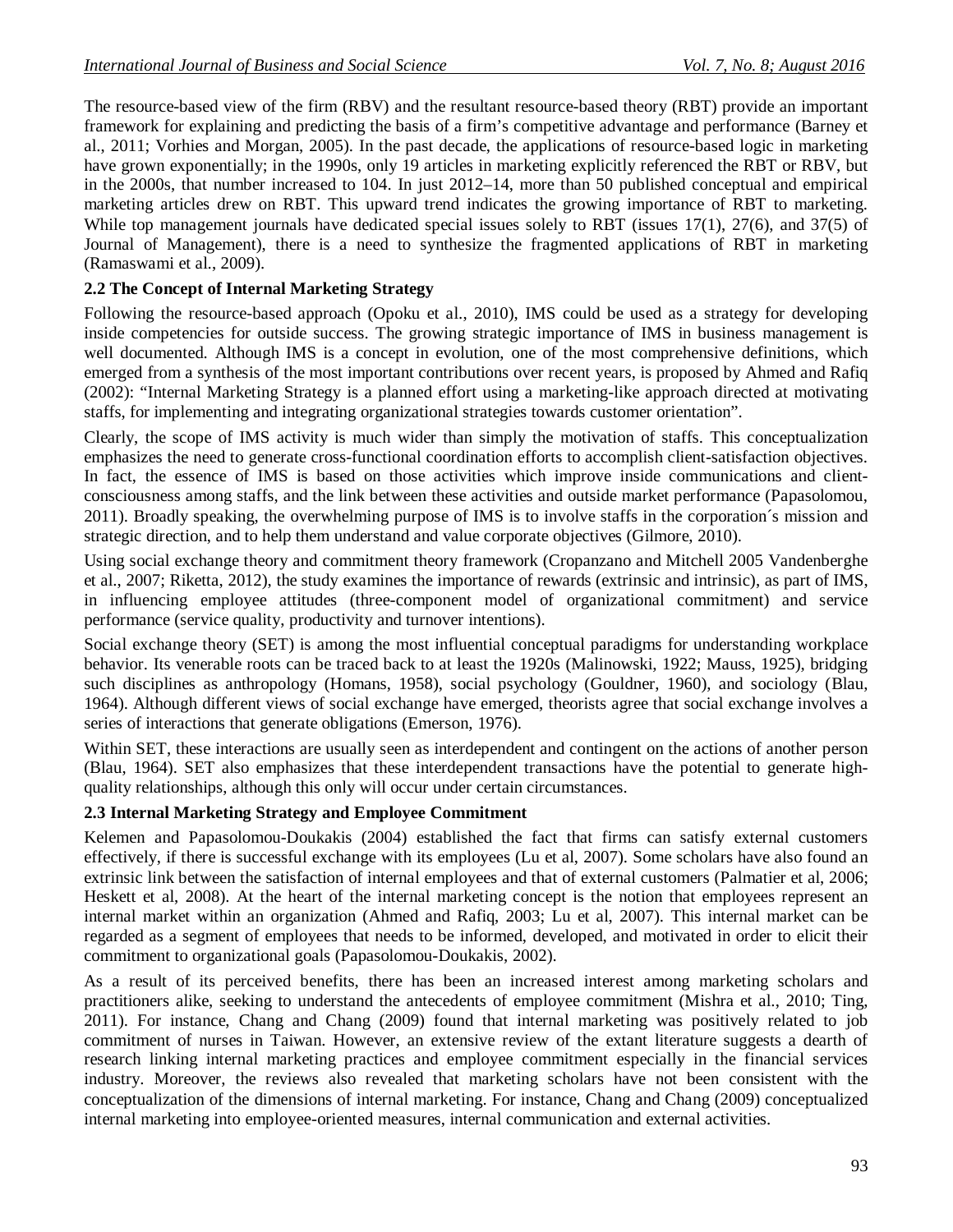#### **2.4 The Concept of Employee Commitment**

EC has been defined as a psychological state that characterizes a staff's association with a corporation and has implications for the decision to continue membership of the corporation (Le and Agnew, 2003). There are three components of EC: affective commitment refers to staff's identification, or strong emotional attachment and involvement in the corporation; continuance commitment refers to an awareness of the costs associated with leaving the corporation; and normative commitment reflects an obligation to continue with the corporation (Budhwar, et al., 2009). Staffs with strong affective commitment remain with the company because they see their goals and values to be congruent with that of the corporation. Staffs with strong continuance commitment remain in the company because they need to do so. Strong normative commitment in this situation is where staffs feel they ought to remain with the company based on a sense of duty, loyalty or moral obligation (Riketta, 2012). The Meyer and Allen three-component model of commitment arguably dominates organizational commitment research. Meyer and Allen's (1997) three-component model of commitment was created to argue that commitment has three different components that correspond with different psychological states. Meyer and Allen created this model for two reasons: first "aid in the interpretation of existing research" and second "to serve as a framework for future research." Their study was based mainly around previous studies of organizational commitment. Meyer and Allen's research indicated that there are three "mind sets" which can characterize an employee's commitment to the organization:

Affective Commitment is defined as the employee's positive emotional attachment to the organization. Meyer and Allen pegged Affective Commitment as the "desire" component of organizational commitment. An employee who is affectively committed strongly identifies with the goals of the organization and desires to remain a part of the organization (Weiner & Vardi, 2005). Continuance Commitment is the "need" component or the gains verses losses of working in an organization. "Side bets," or investments, are the gains and losses that may occur should an individual stay or leave an organization. An individual may commit to the organization because he/she perceives a high cost of losing organizational membership. In Normative Commitment, the individual commits to and remains with an organization because of feelings of obligation, the last component of organizational commitment. These feelings may derive from a strain on an individual before and after joining an organization (Buchanan, 2005).

#### **2.5 Employee Commitment and Employee Performance**

Studies emanating from the human resources management literature (Rashid et al, 2003; Lu et al, 2007; Yiing and Ahmad, 2009) show that having committed employees in organizations leads to better employee performance because employees with greater commitment to their organizations perform better on their jobs as compared to those who have lower commitment. Similarly, other scholars also found that commitment of employees to the organization leads to job satisfaction (Lings, 2004; Lings and Greenley, 2007) and organizational citizen behavior (Farzad et al, 2008; Hung and Lin, 2008). Before this, Caruana and Calleya (1998) urged management in organizations to build a sustainable personnel base that is strongly committed and has intentions of staying with the organization into the foreseeable future.

Kanter (1968) describe affective commitment as the attachment of an individual's found of affectivity and emotion to the group. An individual who is affectively committed or emotionally attached to the organization, believe in the goal and values of the organization, works hard for the organization and intend to stay with the organization (Mowday et al.,1982). Somers (1993) suggest that continuance commitment develops when an individual recognizes that he or she lose investments, and/or perceives that there are no alternatives or other course of action. Normative commitment develops on the basis of earlier experiences influenced by, for example family-based experiences or cultural experiences (Allen & Meyer, 1997). Normative commitment can increase through beliefs that the employees have that employers provide more than they can give. The normative aspect develops as individuals' perception of their moral obligation to remain with a specific organization, irrespective of how much status improvement or fulfillment the organization gives the individual over the years (March & Mannari 1977). So normative commitment/obligation seen as a result of the receipt of benefits, and/or acceptance of the terms of a psychological contract.

## **2.6 Internal Marketing Strategy, Employee Commitment, and Employee Performance**

A number of scholarly works have linked the concept of internal marketing with employee commitment and performance.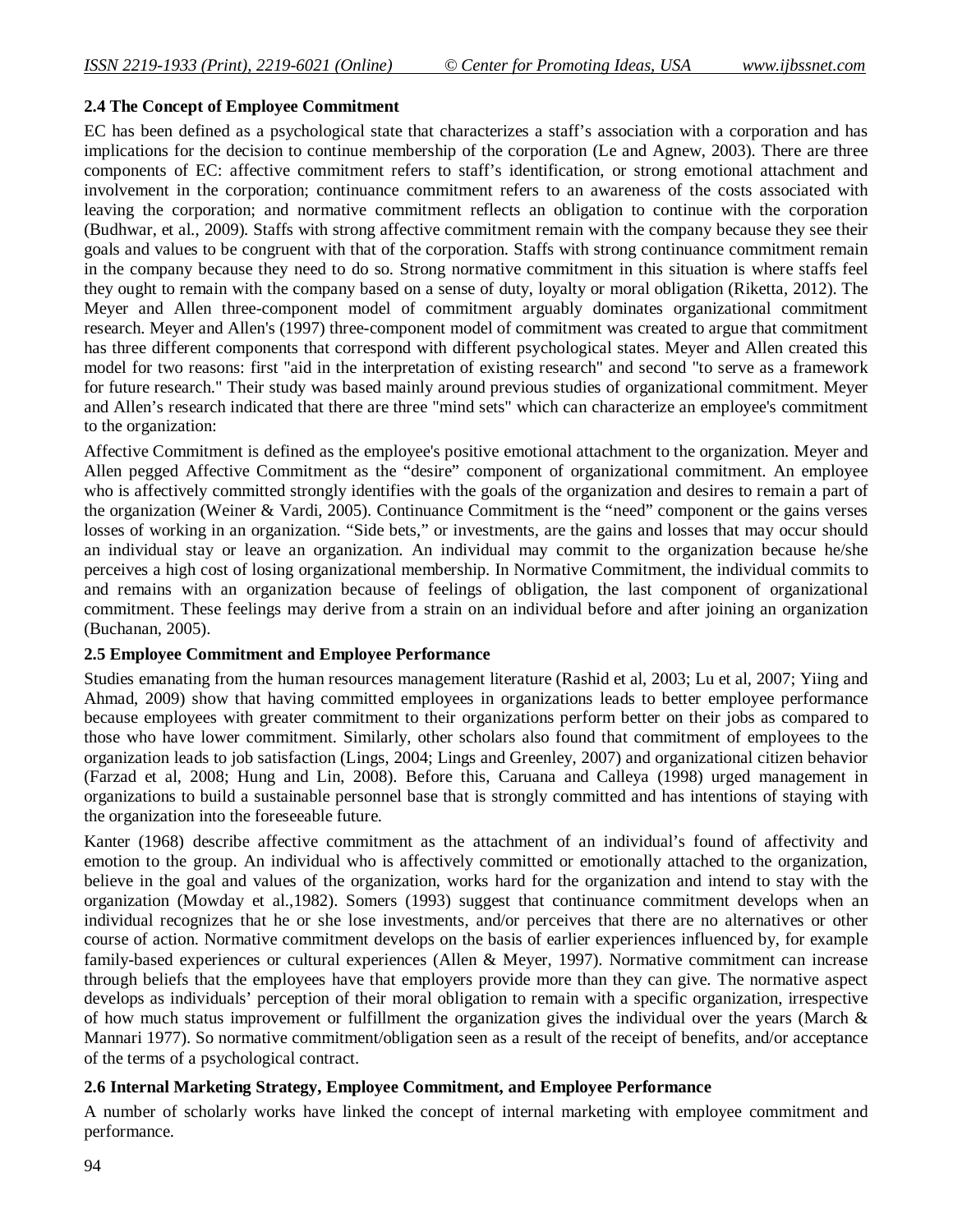According to Ting (2011), the logic behind internal marketing is that, by satisfying the needs of internal customers, they would be committed to reciprocate and deliver the quality of service desired to satisfy external customers. Chang and Chang (2009) observes that fulfilling employee needs enhances employee motivation and retention, and as a consequence, the higher the degree of employee satisfaction, the higher their commitment towards the organization and ultimately the more efficient the service delivery. Later, a customer-centric view also emerged in the literature on internal marketing.

In an empirical study Tansuhaj, Randall, and McCullough (2010) found out that through improved job satisfaction, internal marketing enhances employee performance. Ahmed et al. (2012) revealed a positive relationship between the Internal marketing practices and employee performance. Hwang and Chi's (2005) research on international hotels in Taiwan also support internal marketing's positive impact on employee performance. Chang and Chang (2007) in their study on hospitals observe that internal marketing has a positive influence on employee performance. Gounaris (2008) in his study on observes that employee job satisfaction is partially a function of internal-marketing actions like empowerment, participative decision making and informality of communication.

Iliopoulus and Priporas (2011) also observe a positive effect of internal marketing on employee performance in their study on hospital staff. Al-Hawary et al. (2013) with their study on banks in Jordan empirically proved that internal marketing practices were positively correlated with employee performance. Aamir Ali Chughtai & Sohail Zafar (2006) examined the influence of organizational commitment on two—turnover intentions and on job performance. Rajendran Muthuveloo and Raduan Che Rose (2005) study explores that organizational commitment, leads to positive organizational outcomes. Komal Khalid Bhatti, Samina Nawab (2011) said that job satisfaction has the highest impact on high employees' commitment and productivity. Paunonen et al. (2011) examined facts of a positive correlation between organizational commitment and job performance, Low commitment has also been associated with low levels of morale (DeCotti & Summers, 2010) non-committed employees may depict the organization in negative terms to outsiders thereby inhibiting the organization's ability to recruit high-quality employees (Mowday et al., 2009) and decreased measures of altruism and compliance (Schappe, 2008).

Caruana et al. (2010) found that there is a direct link between market orientation and organizational commitment and more direct link between the employee responsiveness dimension of market orientation and organizational commitment. Jones et al. (2003) believe that a firm's market orientation, a function of internal marketing, as perceived by salesperson, would increase the salesperson's organizational commitment. Lings (2004) also suggested that aspects of organizational performance (employee satisfaction, employee retention and employee commitment) have a direct effect on external market orientation among employees, based on internal marketing buy-in by employees thereof.

## **2.7 Conceptual Framework**

To achieve the study objectives, the various aspects under study are conceptualized in figure 2.1 below. From the conceptual framework, two gaps can be clearly noted: How IMS (independent variable) influences employee performance (dependent variable) among selected public universities in Kenya; and how this influence is intervened by employee commitment (moderating variable). The study therefore endeavors to address the gap.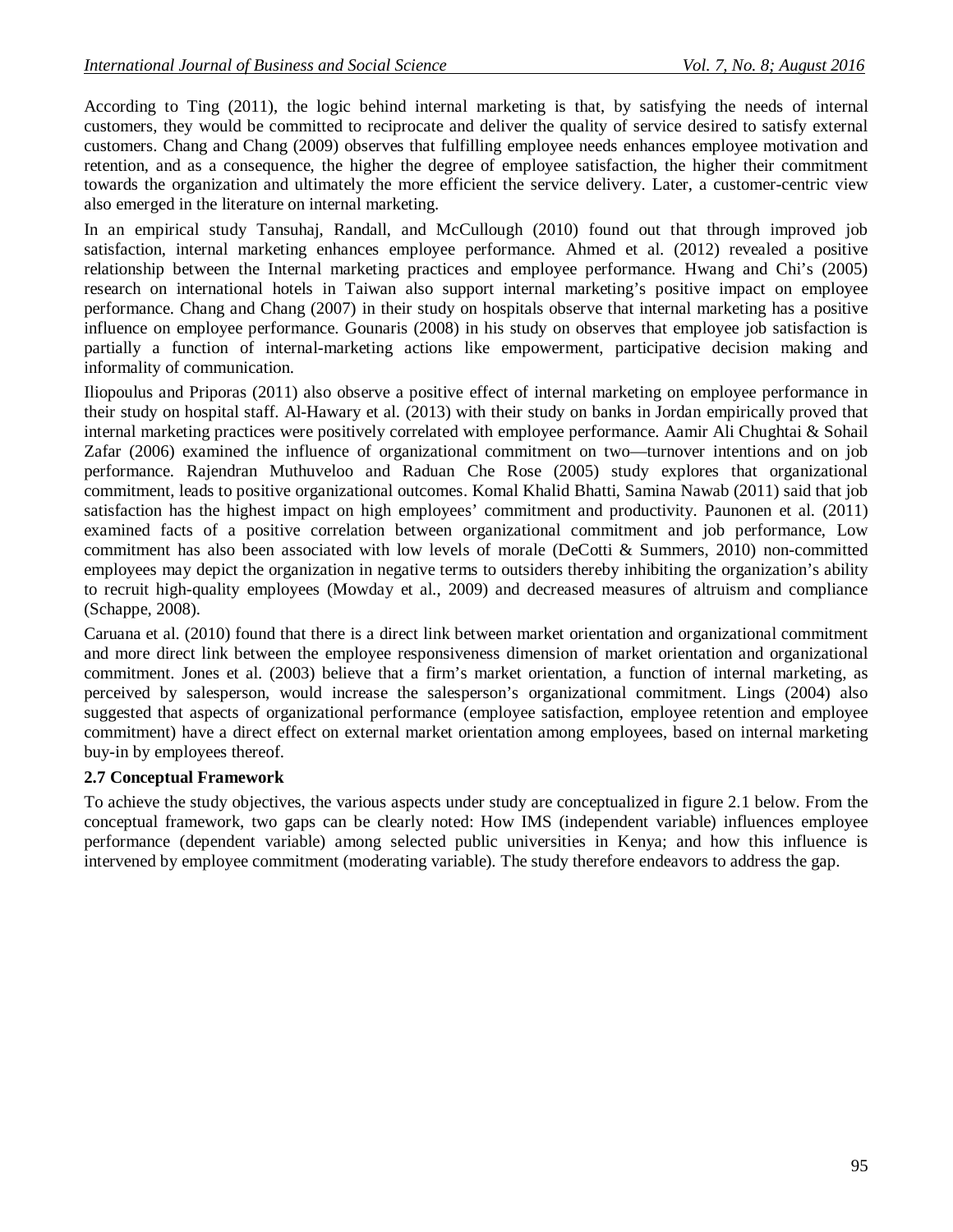

**Source: Researcher, 201**

**Figure 2.1 Conceptual Frameworks of Effects in Internal Marketing Strategy, Employee Performance and Employee Commitment**

## *3.0 Research Methodology*

## **3.1 Philosophical Orientation**

This study is approached from a positivism philosophy point of view. According to Ashley and Orenstein (2005), the positivism school of thought is grounded on the philosophy that only one reality exist though can only be known imperfectly due to human limitations and researchers can only discover this reality within the realm of probability. Hanson (2008) adds that according to the school of thought, the researcher and the subjects were independent; didn't influence each other or outcome. This study achieved this by applying scientific research approaches from sampling to analysis and interpretation.

#### **3.2 Research Design**

The study was carried out through a census survey. Census survey research design collects data from every member of the population being studied rather than choosing a sample. Census is completely accurate with no element of probability and is exhaustive. Survey research is often used to assess thoughts, opinions, and feelings.

#### **3.3 Target Population**

The target population for the study comprised all the public universities currently in Kenya, totaling to 31 as per the Taskforce on Organization Reforms Report (2013). Public universities with their main campuses in Nairobi County were however targeted as respondents, with an employee population of 13,873. The study specifically targeted employees from both administrative and academic staff positions.

## **3.4 Sample Size and Sampling Design**

Owing to the anticipated large number of employees (13,873), the study employed the Fisher et al. (1983) formula for determining sample sizes in large populations. This is as shown below:

Where  $n =$  the required sample size, when the target population is more than 10,000

 $Z =$  is standard normal deviate at the required confidence level, 0.05, which gives 1.96

 $p =$  is the proportion of the target population estimated to have the characteristics being measured when one is not sure, so one takes middle ground (0.5)

 $q = 1-p(1 - 0.5 = 0.5)$ 

d is the level of statistical significance, which is a standard set at 0.05

#### Therefore  $n =$

The study thus reached a total of 384 employees, equally distributed across the selected public universities. In order to reach employees across the various departments, the researcher approached respective study areas' human resource departments from which the organization's structure was acquired.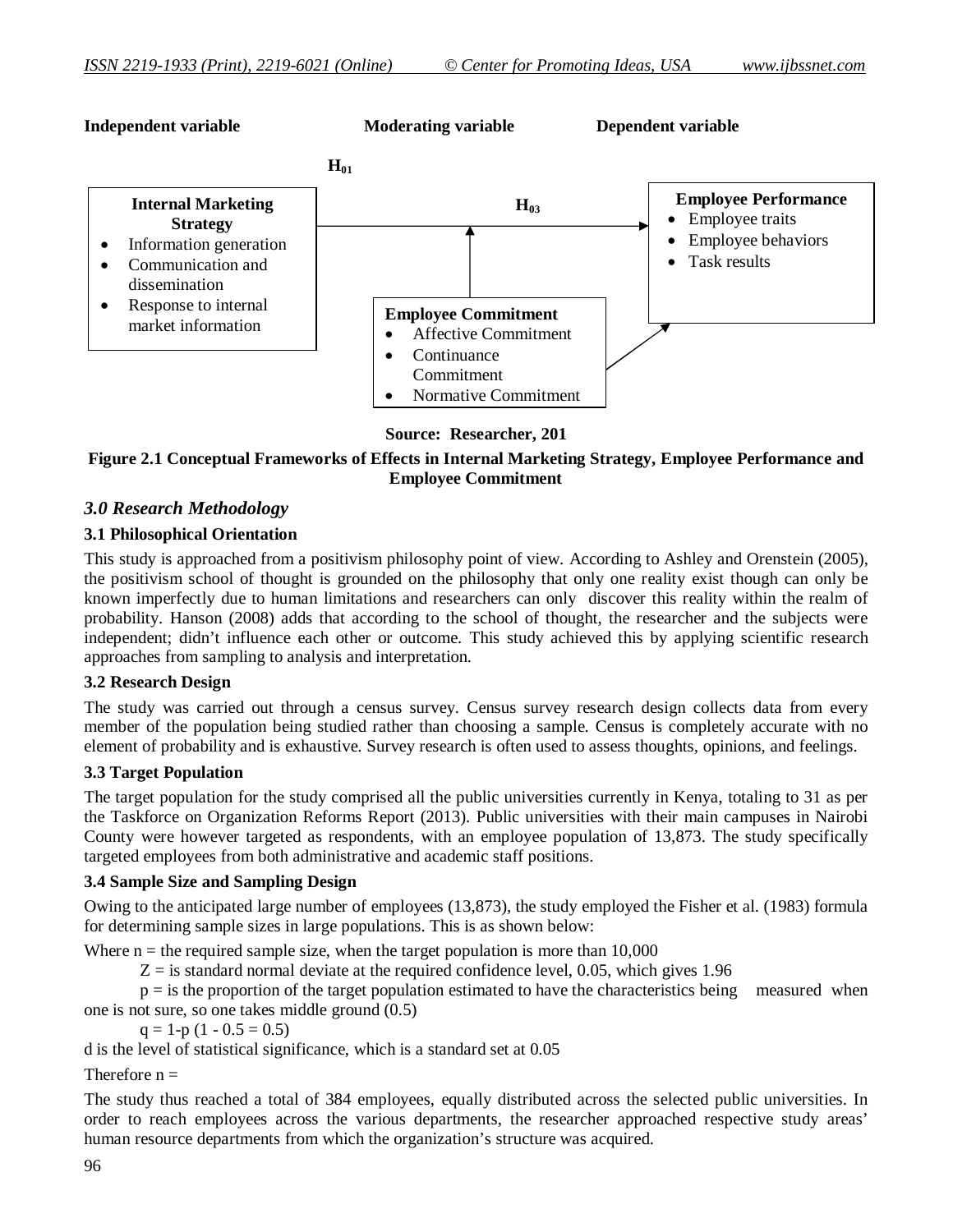This enabled the researcher determine the number of employees from various departments across the selected institutions. This included both the administrative and academic staff.

The study purposively narrowed down the scope to all public universities with their main campuses in Nairobi County in order to have an adequate size of units of analysis per respective institution, which gave a total of 4 institutions, including: University of Nairobi, Kenyatta University, Multimedia University College and the Technical University of Kenya. For representativeness purposes, the study targeted employees from both administrative and academic staff positions, employing stratified random sampling in sampling individual respondents from across the departments in these institutions since internal marketing strategy is ideally directed to all employees regardless of the department. These included Academic, Finance and Development, Administration, Research, Innovation and Outreach corporate affairs or their equivalents in the event that these departments are inexistent in a study area.

## **3.5 Data Collection**

The study used primary data which was largely quantitative and descriptive in nature. The questionnaire was designed to solicit data on constructs pertinent to establishing the interrelationship between the three study variables including internal marketing strategy, employee commitment and employee performance. The study employed the use of structured questionnaire with close-ended questions. This helped guide respondents' answers within the choices given to ensure they stay in focus with the study objectives. To this end, respondents were presented with descriptive statements in a 5-point Likert scale on which they were required to rate by scoring the extent to which they perceived a particular statement is descriptive of the force in the corporations.

At the data collection stage, in order to reach the 384 respondents from across the selected public universities in Kenya at the required timeframe, the study utilized a total of 10 research assistants to aid in the exercise. They were taken through the study objectives, how to go about collecting the data and from whom, what to expect in the field and how to handle the same as well as the ethical considerations to observe when in the field. The study administered the questions to the relevant respondents in an effort to achieve the necessary information. The questionnaires were administered through a drop and pick later method because of the busy schedule of the target respondents. This reduced the level of interference with the daily duties and operations of the organization.

#### **3.6 Reliability**

The study conducted a pilot study across five organizations to pre-test the questionnaire prior to the main data collection exercise with a view to check for errors and test the tools for reliability. Cronbach alpha, which is a measure of internal consistency, was used to test the internal reliability of the measurement instrument.

The higher the score, the more reliable the generated scale is. (Nunnaly, 1978) has indicated 0.7 to be an acceptable reliability thus it was considered adequate for this study. Based on the feedback from the pilot test, the questionnaire was modified and a final one developed. All scales were found excellent as table 3.1 presents.

| Variable                           | Initial Cronbach's Alpha | <b>Final Cronbach's Alpha</b> | Number of items |
|------------------------------------|--------------------------|-------------------------------|-----------------|
| Employee performance               | .891                     | .891                          |                 |
| <b>Internal Marketing Strategy</b> | .582                     | 701                           |                 |
| Employee commitment                | 703                      | 703                           | ىدىك            |

|  |  | <b>Table 3.1 Reliability Analysis</b> |  |
|--|--|---------------------------------------|--|
|--|--|---------------------------------------|--|

#### **3.7 Measurement of Variables**

To examine the effect of internal marketing strategy on employee performance among Selected public universities in Kenya, the study adopted, owing to their practicability to the present study, Lings and Greenley's (2007) Internal Market Orientation Pattern Matrix as adopted from Jaworski's and Kohli's (1993) Market Orientation Scale. Five dimensions of Internal Market Orientation are hereby identified. These are: formal written information generation, formal face-to-face information generation, informal information generation, communication, and dissemination of information, and responding to this internal market information. In examining the effect of employee commitment on employee performance among Selected public universities in Kenya, the study adopted the perceived degree of employee performance measure encompassing three dimensions including Trait-based information, Behavior-based information, Result based information as developed by Opatha (2002); Duraisingam and Skinner (2005); and Mathis and Jackson (2003).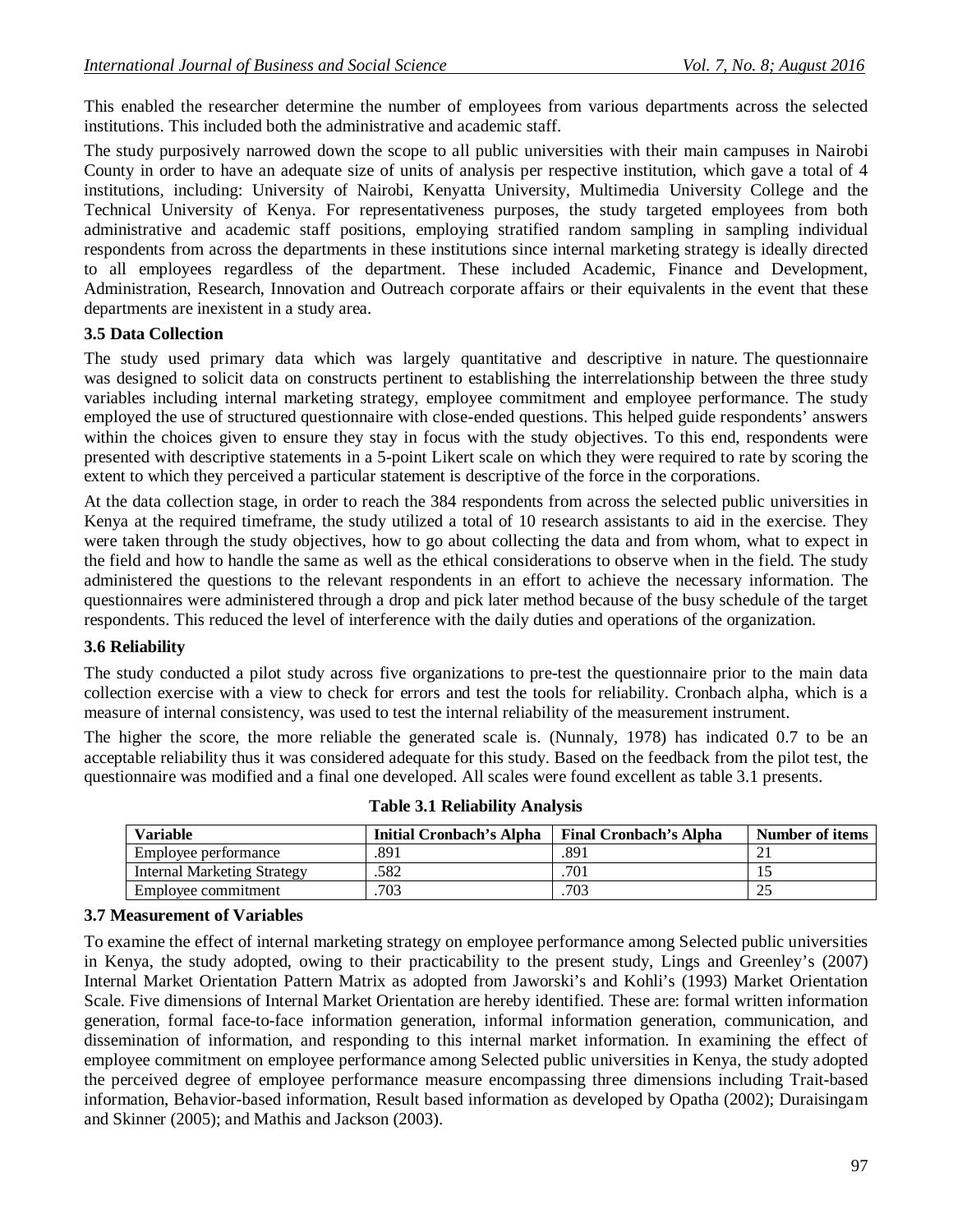Finally, to establish the moderating effect of employee commitment on the effect of internal marketing strategy on employee performance among selected public universities in Kenya the study adopted a 12 item questionnaire themed around three components namely Affective Commitment, Continuance Commitment and Normative Commitment, as adopted from the organizational commitment questionnaire (OCQ) by Mayer et al. (1993).

## **3.8 Data Analysis and Presentation**

After data collection, the data obtained from the field was filled-in and returned questionnaires were edited for completeness, coded and entries made into Statistical package for social sciences (SPSS version 21). Screening was then performed for the following; levels of measurements, sample size, assumptions of normality, linearity, independence of errors and homoscedasticity. Further screening covered outlier detection and establishing presence of multicollinearity. Testing for compliance with statistical assumptions of multivariate analysis provided a pillar for making statistical inferences and results.

This ensured that the data are accurate, consistent with other information, uniformly entered, complete and arranged to simplify coding and tabulation. With data entry, the data collected was captured and stored. Descriptive and inferential analysis was conducted. Descriptive analysis involved the use of frequencies in their absolute and relative forms (percentage). Mean and standard deviations were also used as measures of central tendencies and dispersion respectively. The purpose of conducting descriptive statistics was to reduce, summarize data and analyze items and constructs. This provided insights into the characteristics of the samples. Descriptive statistics provided a basis for inferential statistics using correlation and multiple regressions.

Inferential analysis was done to determine the effect of internal marketing strategy on employee performance and moderating role of employee commitment, thus, testing the hypotheses of the study. Linear Multiple Regression and correlation analysis were used to assess the strength of the relationships between the specified variables.

The Linear Multiple Regression analysis was conducted, with the assumption that: variables are normally distributed to avoid distortion of associations and significance tests, which was achieved as outliers were not identified; a linear relationship between the independent and dependent variables for accuracy of estimation, which was achieved as the standardized coefficients were used in interpretation. Various statistics were extracted and interpreted with respect to the various models.

The following multiple regression model was used:

Y = α + β1X + β2M + ε……………………………………………………….…… I

Whereby:

 $Y =$  Employee performance α is the y-intercept or model coefficient;  $β1 - β4$  are the coefficients of the independent variables; X =Internal Marketing M = Employee Commitment ε is the error term established from heteroscadiscity test; The moderated regression model is as shown below:

Y = α + β1X+β2M + β2 (X\* M) + ε….……………………………………... ….II

In the third model, some extent of moderation is supported if the effect of M remains significant after controlling for X. If X is no longer significant when EC is controlled, the finding supports full moderation. If X is still significant (i.e., both X and M both significantly predict Y), the finding supports partial moderation. To check for normality, the study employed both Skewness and Kurtosis to check for symmetry and peakedness of the distribution thereof. The values for asymmetry and kurtosis between -2 and +2 are considered acceptable in order to prove normal univariate distribution (George & Mallery, 2010). The present study performed a multicollinearity test with a view to identify variables with a high correlation among themselves. All variables were found to be optimally correlated.

## *4.0 Data Analysis, Presentation, and Interpretation*

## **4.1 Internal Marketing Strategy and Employee Performance correlation**

The study sought to examine the effect of internal marketing strategy on employee performance among selected public universities in Kenya.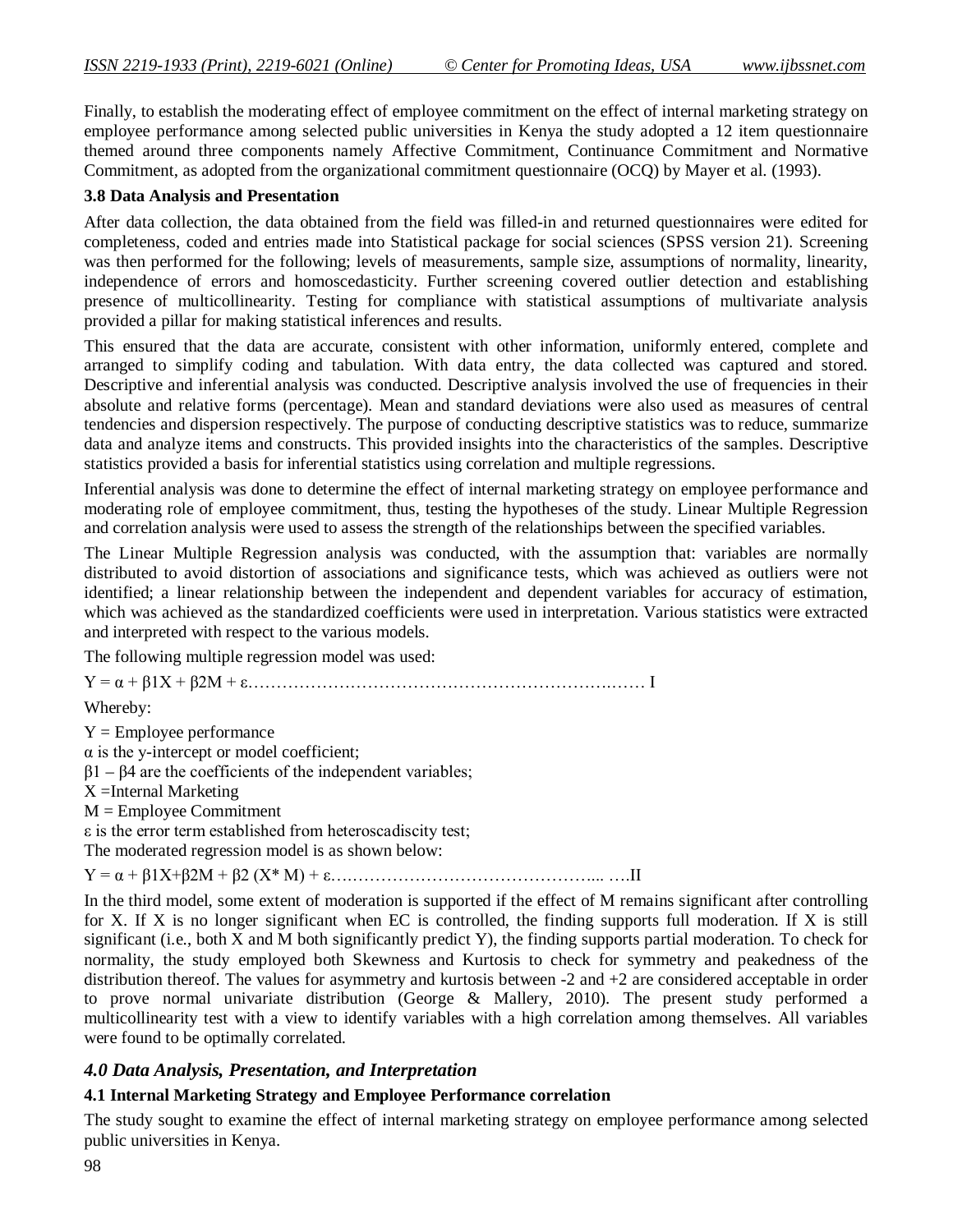This informed the first null hypothesis of the study (H1) that there is no significant relationship between internal marketing strategy and employee performance among selected public universities in Kenya. This hypothesis was tested through Pearson product moment correlation (r) to show the extent of the relationship, guided by the model:  $Y = \alpha + \beta 1X + \beta 2M$  + where α is the constant (intercept),  $Y =$  Employee performance,  $\beta 1$  and  $\beta 4$  are the beta Coefficients while X and M represent Internal Marketing and Employee Commitment and ε is the Error Term. The results of the correlation are presented in table 4.1 below.

|                                                              |                     | <b>Employee Performance</b> | <b>Internal Marketing Strategy</b> |  |  |
|--------------------------------------------------------------|---------------------|-----------------------------|------------------------------------|--|--|
|                                                              | Pearson Correlation |                             |                                    |  |  |
| Employee performance                                         | $Sig. (2-tailed)$   |                             |                                    |  |  |
|                                                              |                     | 319                         |                                    |  |  |
|                                                              | Pearson Correlation | $.722$ **                   |                                    |  |  |
| Internal marketing strategy                                  | $Sig. (2-tailed)$   | .000                        |                                    |  |  |
|                                                              |                     | 319                         | 319                                |  |  |
| **. Correlation is significant at the 0.01 level (2-tailed). |                     |                             |                                    |  |  |

Table 4.1 above presents the Pearson correlations for the relationships between internal marketing strategy and employee performance among selected public universities in Kenya. From the findings, a very strong and positive correlation was established ( $r = .722$ ; P value = .000) that was statistically significant at either 0.01 level or 0.05 level of confidence. The positive correlation is of the implication that as internal marketing strategy is enhanced, employee performance increases significantly. The study thus fails to accept the first null hypothesis of the study that states that there is no significant relationship between internal marketing strategy and employee performance among selected public universities in Kenya and accepts the alternative hypothesis that states that there is a significant relationship between internal marketing strategy and employee performance among selected public universities in Kenya.

## **4.2 Employee Commitment and Employee Performance correlation**

The study also sought to examine the effect of employee commitment on employee performance among selected public universities in Kenya. This informed the second hypothesis of the study (H2) that there is no significant relationship between employee commitment and employee performance among selected public universities in Kenya.

This hypothesis was tested through Pearson product moment correlation (r) to show the extent of the relationship, guided by the model:  $Y = \alpha + \beta 1X + \beta 2M +$  where  $\alpha$  is the constant (intercept),  $Y =$  Employee performance,  $\beta 1$ and β4 are the beta Coefficients while X and M represent Internal Marketing and Employee Commitment and ε is the Error Term. The results of the correlation are presented in table 4.2 below.

## **Table 4.2: (H2) There is no significant relationship between employee commitment and employee performance**

|                                                              |                            | Employee    | Employee   |  |  |
|--------------------------------------------------------------|----------------------------|-------------|------------|--|--|
|                                                              |                            | Performance | Commitment |  |  |
|                                                              | <b>Pearson Correlation</b> |             |            |  |  |
| Employee performance                                         | $Sig. (2-tailed)$          |             |            |  |  |
|                                                              |                            | 319         |            |  |  |
|                                                              | <b>Pearson Correlation</b> | $.198***$   |            |  |  |
| Employee commitment                                          | $Sig. (2-tailed)$          | .000        |            |  |  |
|                                                              |                            | 319         | 319        |  |  |
| **. Correlation is significant at the 0.01 level (2-tailed). |                            |             |            |  |  |

Table 4.2 above presents the Pearson correlations for the relationships between employee commitment and employee performance among selected public universities in Kenya. From the findings, a positive correlation was established, that was statistically significant (r = .198; P value = .000) at either 0.01 level or 0.05 level of confidence. The positive significant correlation is of the implication that as employee commitment is increased, employee performance meaningfully increases as well.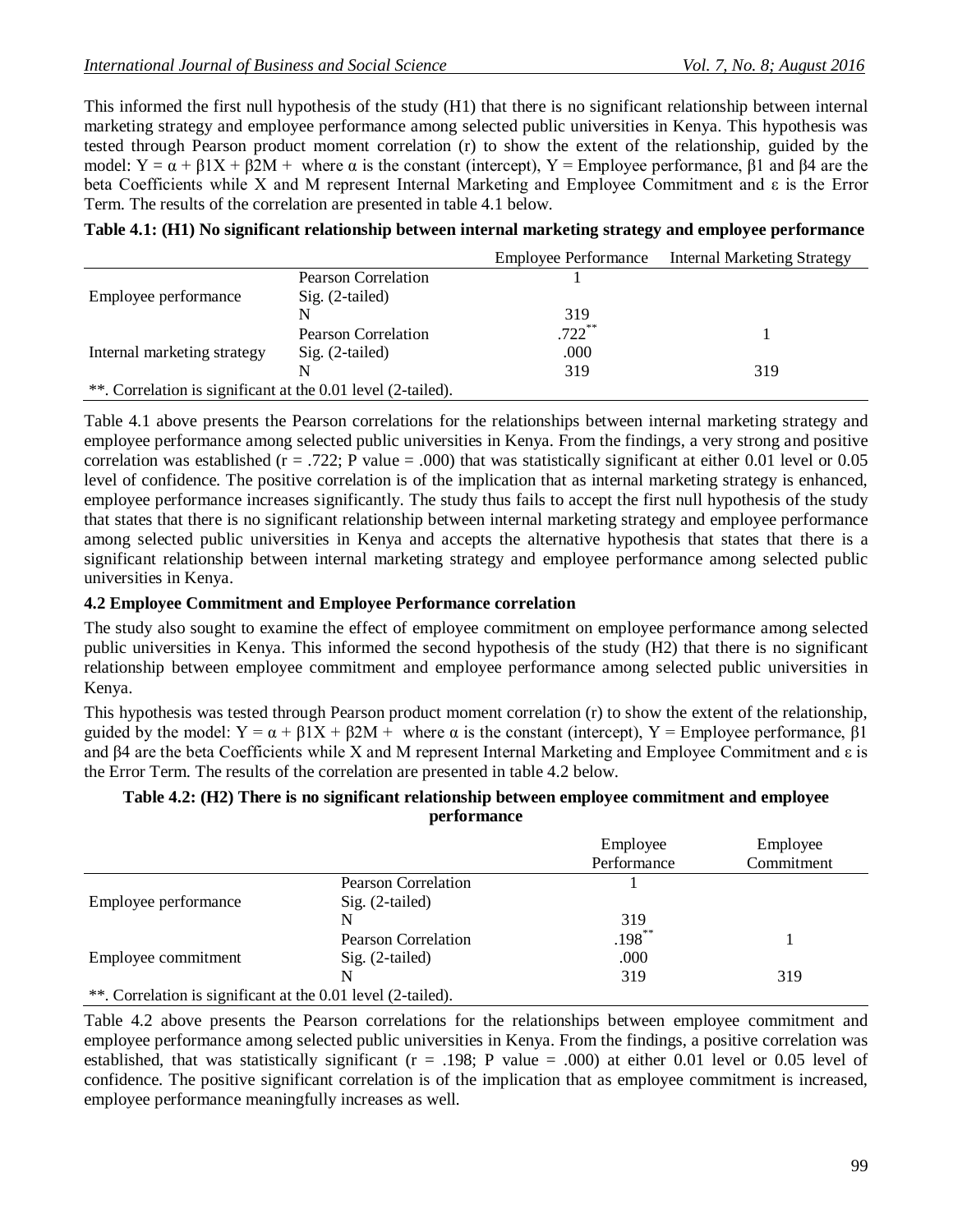The study thus fails to accept the second null hypothesis of the study that states that there is no significant relationship between employee commitment and employee performance among selected public universities in Kenya and accepts the alternative hypothesis that states that there is a significant relationship between employee commitment and employee performance among selected public universities in Kenya.

#### **4.3 The effect of employee commitment and internal marketing on employee performance**

To establish the the effect of employee commitment and internal marketing on employee performance among selected public universities in Kenya, a regression analysis was conducted, with the assumption that: variables are normally distributed to avoid distortion of associations and significance tests, which was achieved as outliers were not identified; a linear relationship between the independent and dependent variables for accuracy of estimation, which was achieved as the standardized coefficients were used in interpretation.

The regression model was as follows:

 $Y = \alpha + \beta_1 X + \beta_2 M + \varepsilon$ Where  $Y =$  Employee performance *α* is the y-intercept or model coefficient;  $\beta_1 - \beta_4$  are the coefficients of the independent variables;  $X =$  Internal Marketing M = Employee Commitment *ε* is the error term established from heteroscadiscity test;

#### **Table 4.3: The effect of employee commitment and internal marketing on employee performance**

|       |                                                                             |                                    | <b>Model Summary</b>             |              |             |                            |                   |
|-------|-----------------------------------------------------------------------------|------------------------------------|----------------------------------|--------------|-------------|----------------------------|-------------------|
| Model | $\mathbf R$                                                                 | R Square                           | <b>Adjusted R Square</b>         |              |             | Std. Error of the Estimate |                   |
| 1     | $.722^{\rm a}$                                                              | .522                               |                                  | .519         |             |                            | 6.56496           |
|       | a. Predictors: (Constant), Employee Commitment, Internal Marketing Strategy |                                    |                                  |              |             |                            |                   |
|       |                                                                             |                                    | <b>ANOVA</b> <sup>a</sup>        |              |             |                            |                   |
| Model |                                                                             | Sum of Squares                     | df                               | Mean Square  | F           |                            | Sig.              |
|       | Regression                                                                  | 14859.380                          | 2                                | 7429.690     | 172.388     |                            | .000 <sup>b</sup> |
| 1     | Residual                                                                    | 13619.178                          | 316                              | 43.099       |             |                            |                   |
|       | Total                                                                       | 28478.558                          | 318                              |              |             |                            |                   |
|       | A. Dependent Variable: Employee Performance                                 |                                    |                                  |              |             |                            |                   |
|       | B. Predictors: (Constant), Employee Commitment, Internal Marketing Strategy |                                    |                                  |              |             |                            |                   |
|       |                                                                             |                                    | <b>Coefficients</b> <sup>a</sup> |              |             |                            |                   |
| Model |                                                                             | <b>Unstandardized Coefficients</b> |                                  | Standardized | $\mathbf t$ |                            | Sig.              |
|       |                                                                             |                                    |                                  | Coefficients |             |                            |                   |
|       |                                                                             | B                                  | Std. Error                       | <b>B</b> eta |             |                            |                   |
|       | (Constant)                                                                  | $-5.497$                           |                                  | 6.798        |             | $-.809$                    | .419              |
| 1     | Internal marketing strategy                                                 | 1.505                              |                                  | .084         | .725        | 17.859                     | .000              |
|       | Employee commitment                                                         | $-.013$                            |                                  | .055         | $-.010$     | $-.240$                    | .811              |

#### **Dependent Variable: Employee Performance**

Regression analysis produced the coefficient of determination and analysis of variance (ANOVA). Analysis of variance was done to show whether there is a significant mean difference between dependent and independent variables. The ANOVA was conducted at 95% confidence level. According to Katz (2006) Regression analysis generates an equation to describe the statistical relationship between one or more predictor variables and the response variable. Regression analysis was used to establish the strengths of relationship between employee performance (dependent variable) and the constituents, that is, Internal Marketing and Employee Commitment (independent variables). The results showed a correlation value (R) of 0.722 which depicts that there is a good linear dependence between the independent and dependent variables.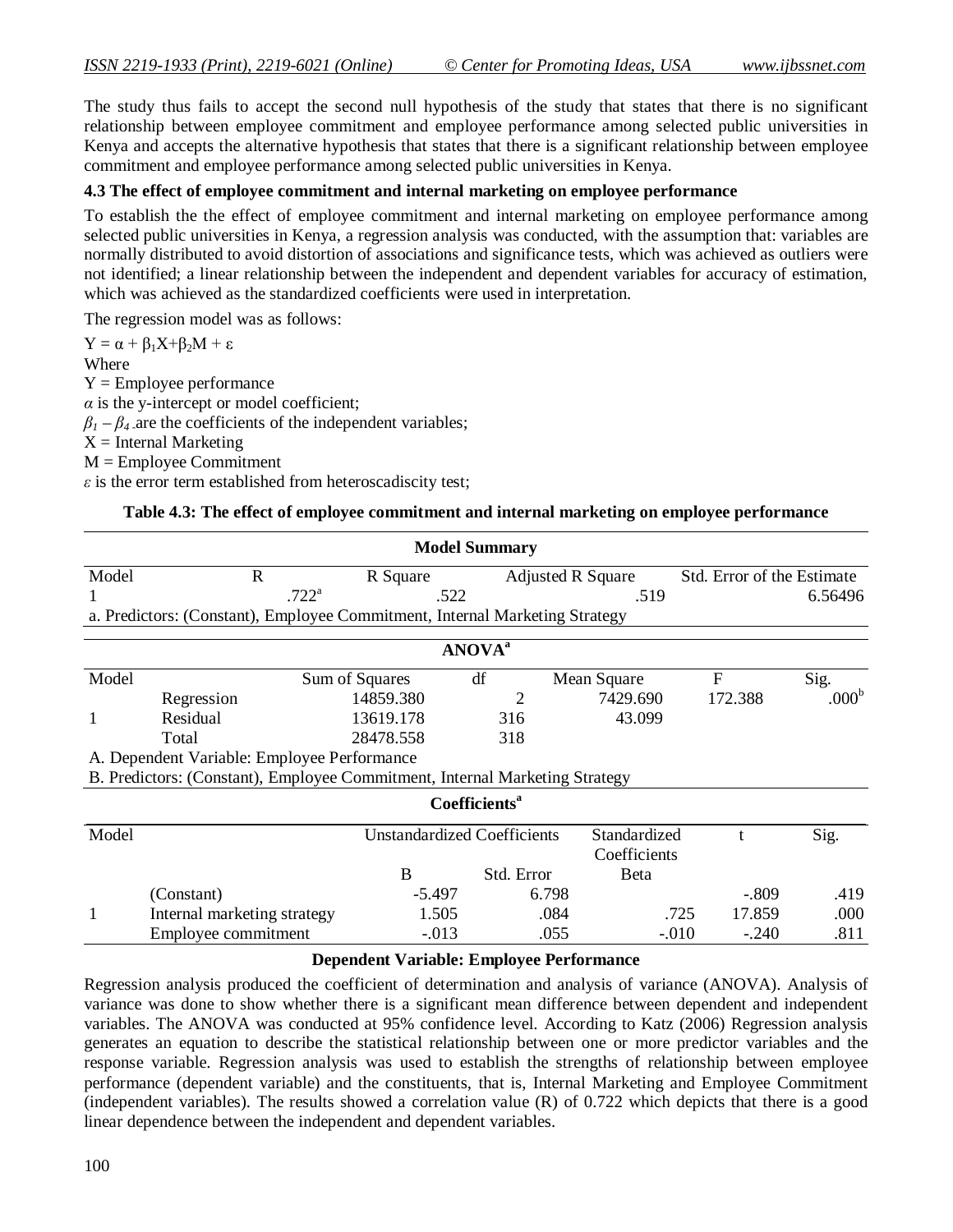With an adjusted R-squared of 0.519, the model shows that Internal Marketing and Employee Commitment explain 51.9 percent of the variations in employee performance while 48.1 percent is explained by other factors not included in the model. According to Howell (2002), measures of goodness of fit typically summarize the discrepancy between observed values and the values expected under the model in question. The P-value of 0.000 implies that Employee Commitment has a significant joint relationship with Internal Marketing Strategy, which is significant at a confidence interval of 0.01 level to 0.05 level. This also depicted the significance of the regression analysis done at 95% confidence level. This implies that the regression model is significant and can thus be used to assess the association between the dependent and independent variables. Gelman (2006) provides that ANOVA statistics analyzes the differences between group means and their associated procedures (such as "variation" among and between groups).

The data in table 4.3 reveals that internal marketing strategy has a positive on Employee Performance, while Employee commitment affects Employee Performance negatively. Taking the regression model:  $Y = \alpha +$ β1X+β2M + ε; where, Y= performance of public universities; α = Constant; β1 – β2 = coefficients of the independent variables;  $X =$  Internal Marketing M = Employee Commitment and  $\varepsilon =$  being the error term established from heteroscadiscity test, the established regression equation was:

Employee performance  $= .725$  (Internal marketing strategy)  $+-.010$  (Employee commitment)

A unit change in Internal marketing strategy would thus lead to a 0.725 change in Employee performance ceteris paribus and a unit change in Employee commitment would thus lead to a -0.010 change in Employee performance ceteris paribus. This further implies that Internal marketing strategy significantly and positively determines Employee Performance in public universities. It can also be deduced that Employee commitment negatively affects Employee Performance in public universities, albeit not significantly.

## **4.4 The moderating effect of employee commitment on the effect of internal marketing strategy on employee performance among selected public universities in Kenya**

The study sought to determine the moderating effect of employee commitment on the effect of internal marketing strategy on employee performance among selected public universities in Kenya. This informed the third null hypothesis of the study (H3) that there is no significant moderating effect of employee commitment on the relationship between internal marketing strategy and employee performance among selected public universities in Kenya. This hypothesis was tested through the Baron and Kenny approach guided by the equation:

 $Y = \alpha + \beta 1X + \beta 2M + \beta 2(X^*M) + \varepsilon$ Where

 $Y =$  Employee performance

 $\alpha$  is the y-intercept or model coefficient;

 $β1 - β4$  are the coefficients of the independent variables;

 $X =$ Internal Marketing

M = Employee Commitment

ε is the error term established from heteroscadiscity test;

To aid in the moderation analysis, a z –score was computed to specify the precise location of each value within the distribution by indicating whether the score is above the mean (positive) or below the mean (negative). The numerical value of the z-score specifies the distance from the mean by counting the number of standard deviations between X and µ. The resultant scores give a distribution that has a mean score of zero and a standard deviation of one.

The z –score is calculated as:  $Z = X - \mu$ 

σ

Where:

 $Z =$  the standardized score

 $X =$  the X value

µ= the mean of the distribution

 $\sigma$ = the standard deviation of the distribution.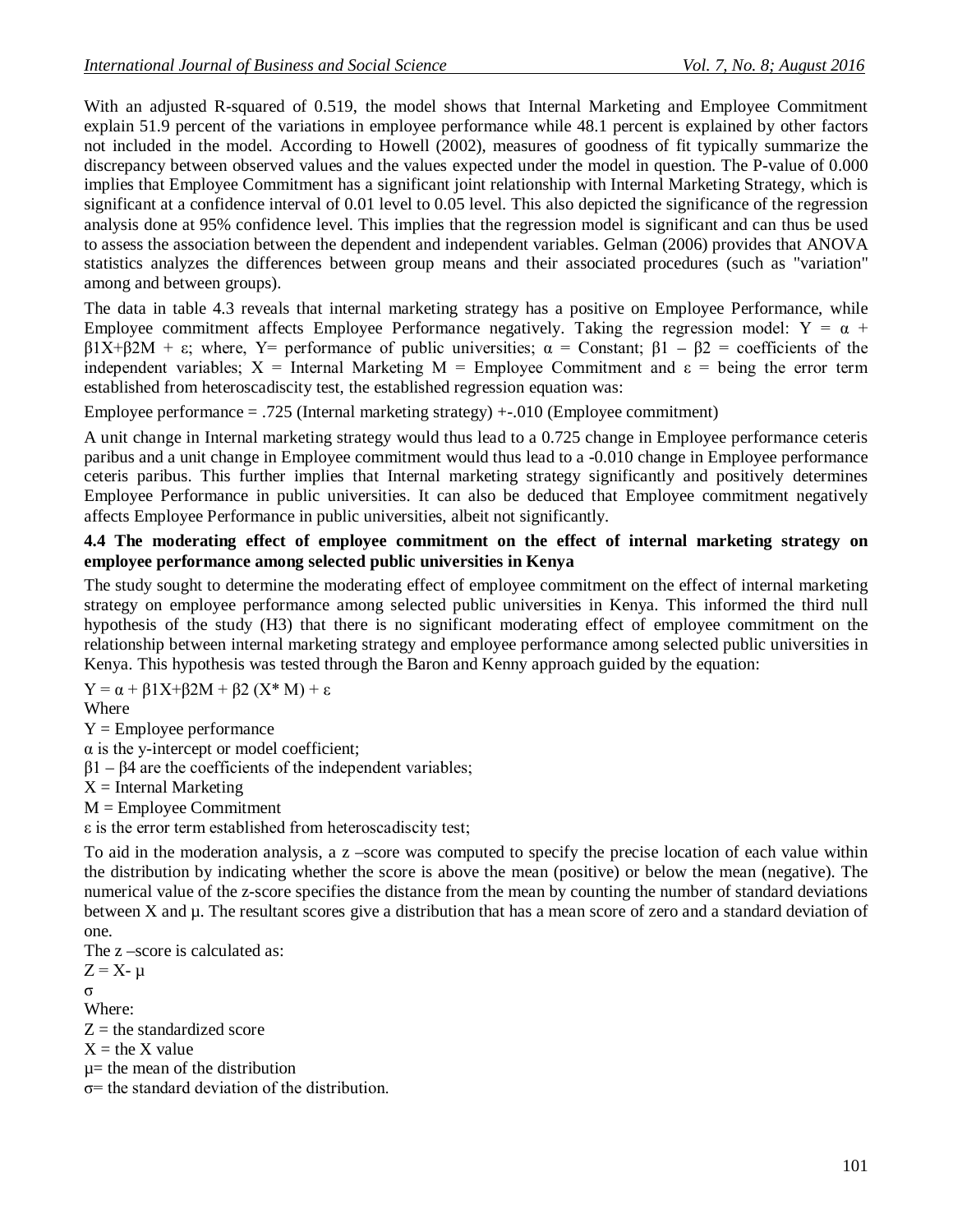There will be a significant moderating effect of employee commitment on the relationship between internal marketing strategy and employee performance among selected public universities in Kenya (hence supporting the alternative hypothesis) if the interaction between internal marketing strategy, employee commitment and employee performance is statistically significant. The results yielded are as presented in table 4.4 below.

#### **Table 4.4: (H3) Regression results for the moderating effect of employee commitment on the effect of internal marketing strategy on employee performance among selected public universities in Kenya**

|                         | <b>Model Summary</b>                                                                   |           |             |                          |         |                            |  |  |
|-------------------------|----------------------------------------------------------------------------------------|-----------|-------------|--------------------------|---------|----------------------------|--|--|
|                         | Model<br>R                                                                             | R Square  |             | <b>Adjusted R Square</b> |         | Std. Error of the Estimate |  |  |
|                         | $.723^{\circ}$                                                                         | .523      |             | .519                     |         | 6.56420                    |  |  |
|                         | a. Predictors: (Constant), Moderator, Employee Commitment, Internal Marketing Strategy |           |             |                          |         |                            |  |  |
|                         | <b>ANOVA</b> <sup>a</sup>                                                              |           |             |                          |         |                            |  |  |
| Model<br>Sum of Squares |                                                                                        | df        | Mean Square | F                        | Sig.    |                            |  |  |
|                         | Regression                                                                             | 14905.612 | 3           | 4968.537                 | 115.309 | .000 <sup>b</sup>          |  |  |
|                         | Residual                                                                               | 13572.946 | 315         | 43.089                   |         |                            |  |  |
|                         | Total                                                                                  | 28478.558 | 318         |                          |         |                            |  |  |

a. Dependent Variable: Employee Performance

b. Predictors: (Constant), Moderator, Employee Commitment, Internal Marketing Strategy

| Coefficients <sup>a</sup> |                                               |                                    |            |              |     |      |  |  |  |
|---------------------------|-----------------------------------------------|------------------------------------|------------|--------------|-----|------|--|--|--|
| Model                     |                                               | <b>Unstandardized Coefficients</b> |            | Standardized |     | Sig. |  |  |  |
|                           |                                               |                                    |            | Coefficients |     |      |  |  |  |
|                           |                                               |                                    | Std. Error | <b>B</b> eta |     |      |  |  |  |
|                           | nstant)                                       |                                    | 53         |              | 56  |      |  |  |  |
|                           | marketing $_{27}$<br>Internal<br>ore:<br>tegy |                                    |            |              | 572 |      |  |  |  |
|                           | ore: Employee Commitment 9                    |                                    |            |              |     |      |  |  |  |
|                           | derator                                       |                                    |            |              |     |      |  |  |  |

#### **a. Dependent Variable: Employee Performance**

The results presented in table 4.4 indicates that there is no significant moderating effect of employee commitment on the relationship between internal marketing strategy and employee performance among selected public universities in Kenya even though (R Square = .523, F = 115.309,  $p < 0.05$ ). The β depicting the coefficient for the interaction (XZ) was however not significant ( $\beta$  = .042, t= 1.036, p = 0.301), therefore the condition for moderation which states that there will be a significant moderating effect of employee commitment on the relationship between internal marketing strategy and employee performance among selected public universities in Kenya if the interaction between internal marketing strategy, employee commitment and employee performance is statistically significant is not supported. The null hypothesis that there is no significant moderating effect of employee commitment on the relationship between internal marketing strategy and employee performance among selected public universities in Kenya was therefore supported.

## *5.0 Discussion*

The study established that there is significant relationship between internal marketing strategy and employee performance among selected public universities in Kenya. This agrees with a number of marketing scholars who have shown that internal marketing practices effect positively on employee innovativeness (Hassan, 2010) and improved productivity (Rafiq and Ahmed, 2000). Ting (2011) also argued that the logic behind internal marketing is that, by satisfying the needs of internal customers, they would reciprocate and deliver the quality of service desired to satisfy external customers. The study further established a significant relationship between employee commitment and employee performance among selected public universities in Kenya. This also agrees with findings by Rashid et al., (2003), Lu et al., (2007) and Yiing & Ahmad (2009) that show that having committed employees in organizations leads to better employee performance because employees with greater commitment to their organizations perform better on their jobs as compared to those who have lower commitment.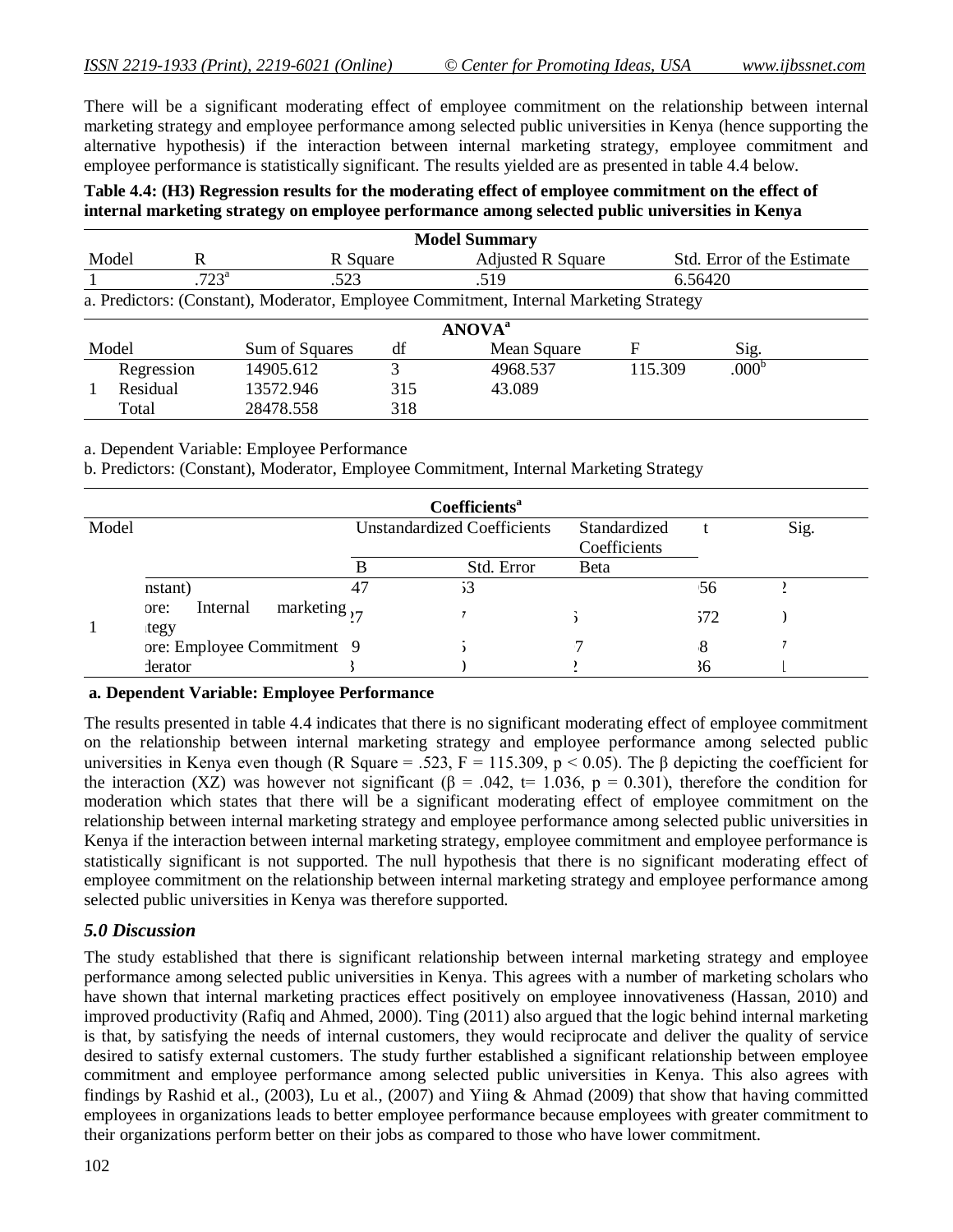Also, Fang et al., (2011) stated that stronger commitment could result in less turnover and absenteeism, thus increasing an organization's productivity. The finding is however in conflict with Bies et al., (2007) whose metaanalysis showed that the confidence interval around the mean correlation between organizational commitment and performance included zero, concluding that commitment has relatively little direct influence on performance in most instances.

The study further established no significant moderating effect of employee commitment on the relationship between internal marketing strategy and employee performance among selected public universities in Kenya. This is in conflict with findings by Chang and Chang (2009) who observe that fulfilling employee needs enhances employee motivation and retention, and as a consequence, the higher the degree of employee satisfaction, the higher their commitment towards the organization and ultimately the more efficient the service delivery. This stage of the development of internal marketing was also recognized by Ahmed and Rafiq (2006) with their definition of internal marketing as a planned effort using marketing-like approach directed at motivating employees for implementing and integrating organizational strategies towards customer orientation.

#### **Independent variable in the contract of the contract of the contract of the Dependent variable •** Affective Commitment **Internal Marketing** • Information generation Communication and dissemination Response to internal market information **Employee Performance** • Employee traits • Employee behaviors • Task results **Employee Commitment** Continuance Commitment Normative Commitment

**Figure 5.1 Revised Conceptual Model**

#### **6.0 Conclusions and Recommendations**

Internal marketing strategy significantly influences employee performance. With comparably high levels of internal marketing strategy practiced across the institutions and the significantly high employee performance levels thereof, it can be deduced that the internal marketing elements can be enhanced to bring about increased levels of awareness in order to enhance employee commitment and therefore performance. Through the implementation of a formal internal marketing programme in which each of the internal marketing mix elements are understood and communicated to employees, its end is the same that the institution cares about their employees' needs. Furthermore, just like the external customer, internal customers have become more knowledgeable about internal products and services. If employees are aware of the internal mix, they are able to determine their own level of satisfaction with each of these elements and provide feedback when specific items are not meeting their needs.

Employee commitment significantly influences employee performance among selected public universities in Nairobi County. Employee commitment significantly influences employee performance among selected public universities in Nairobi County. Fostering organizational commitment among the academic staff is important because, as mentioned previously, employees that are highly committed stay longer, perform better, miss less work, and engage in organizational citizenship behaviors. These findings can be generalized to the academic staff as well. Academic staffs that are not committed to their work place are likely to put less effort in the lecture rooms as compared to academic staff with high levels of commitment. This would adversely affect student learning and achievement in particular and standard of education in the country in general. Employee commitment does not have a significant moderating effect of on the effect of internal marketing strategy on employee performance among selected public universities in Kenya.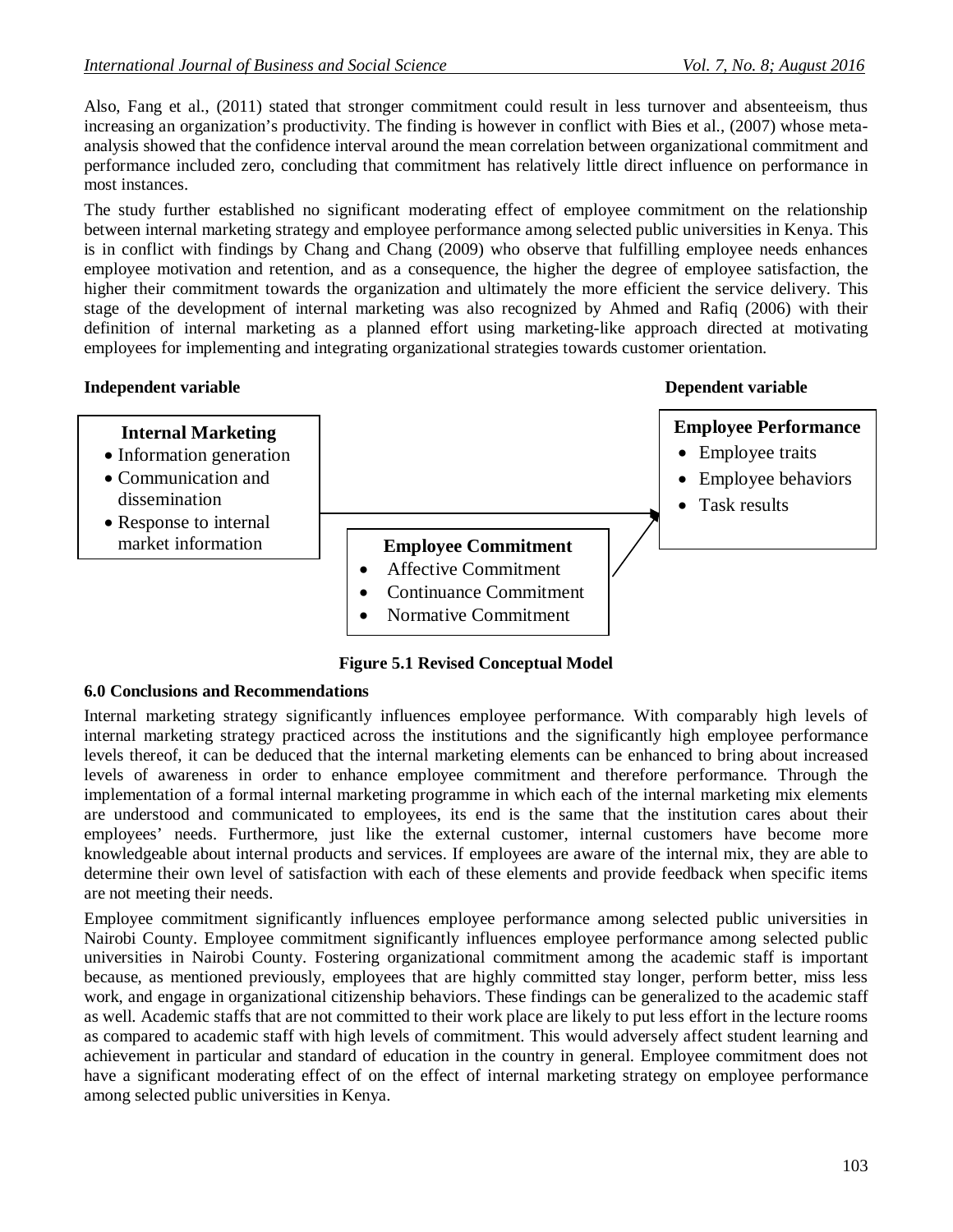This is of the implication that for employee commitment to significantly determine whether or not internal marketing strategy influences employee performance, it is upon the organization in question to address other organizational factors that determine the level and productivity thereof, of employee commitment. This includes the organizational culture, especially towards employees' personal welfare. From the foregoing findings, it is the researcher's position that committed employees who are highly motivated to contribute their time and energy to the pursuit of organizational goals ought to be increasingly acknowledged as the primary asset available to an organization and be motivated to be productive in their commitment.

The study was anchored on two theories, that is, the resource-based view of the firm and the Internal Fit Model. Whereas RBV proposes that effectively leveraging organizational resources earns the organization competitive advantage, the Internal Fit Model proposes the integration of different HR policies and practices towards superior employee performance. Based on the study findings, it is apparent the employees across various public higher education institutions are the key resources thereof, tasked with the mandate to produce both competitive and marketable graduates. Therefore, to inspire enhanced employee performance, internal marketing strategy by viewing university employees both in the administrative and academic positions as internal customers, is a key strategy towards the improvement of employee performance.

This is because individual performance has become an important issue to the public higher education institutions in their preparations for the realization of the mission towards world-class university. Policy makers ought to derive cue from these university employees by understanding the significance and applicability of internal marketing strategy in universities; it would eventually lead to focusing attention and resources on establishing internal marketing systems in universities. This would be of benefit to all stakeholders of the university service setting, the most important being the students. Public university administration should hire employees who are likely to become linked to the organization and should create clear and realistic job and organizational previews for their employees.

## *References*

- Ahmad, A. E. M. K., & Al-Borie, H. M. (2012). Impact of Internal Marketing on Job Satisfaction and Organizational Commitment: A Study of Teaching Hospitals in Saudi Arabia. Business and Management Research, 1(3), p82.
- Ahmed, P. & Rafiq, M. (2002). Internal Marketing: Tools and Concepts for Customer-focused Management. Butterworth-Heinemann, Oxford. 1962-1989, Proceedings of Health Buildings, Budapest, 94, 461-472.
- Ahmed, P. K. & Rafiq, M. (2003). Internal marketing issues and challenges. European Journal of Marketing, Vol. 37 No. 9, pp. 1177-86.
- Ahmed, P. K. & Rafiq, M. (2006). Internal Marketing: Tools and Concepts for Customer Focused Management. Butterworth-Heinemann, Oxford.
- Akuezuilo, (2010). Improved teaching skills in higher education. A paper presented at a training workshop on Improved Teaching Skills in Higher Education: Nkumba University, Entebbe, Uganda.
- Al-Ahmadi.H, (2009). Factors Affecting Performance of Hospital Nurses in Riyadh Region, Saudi Arabia, International Journal of Health Care Quality Assurance, Vol. 22 No. 1, pp.40-54.
- Al-Hawary, S. I. S., Al-Qudah, K. A., Mash"al Abutayeh, P., Mash"al Abutayeh, S., & Al-Zyadat, D. Y. (2013). The impact of internal marketing on employee"s job satisfaction of commercial banks in Jordan. Interdisciplinary Journal of Contemporary Research in Business, 4(9), 811-826.
- Ashley, D. & Orenstein, D.M (2005). Sociological theory: Classical statements (6th ed.). Boston, MA, USA: Pearson Education. p. 241
- Barney, J., Ketchen, D., & Wright, M. (2011). The future of resource based theory: Revitalization or decline? Journal of Management, 37(5), 1299–1315
- Berry, L., Conant, J.S. and Parasuraman, A. (1976). A framework for conducting a services marketing audit, Journal of the Academy of Marketing Science, Vol. 19 No.3, pp. 260-267.
- Berry, L.L. (1981). Improving retailer capability for effective consumerism response. Journal of Retailing, 52(3), 3-14
- Bies, R.J., Bartunek, J.M., Fort, T.L. & Zald, M.N. (2007). Corporations as Social Change Agents: Individual, Interpersonal, Institutional, and Environmental Dynamics, Academy of Management Review, 32 (3): 788- 793.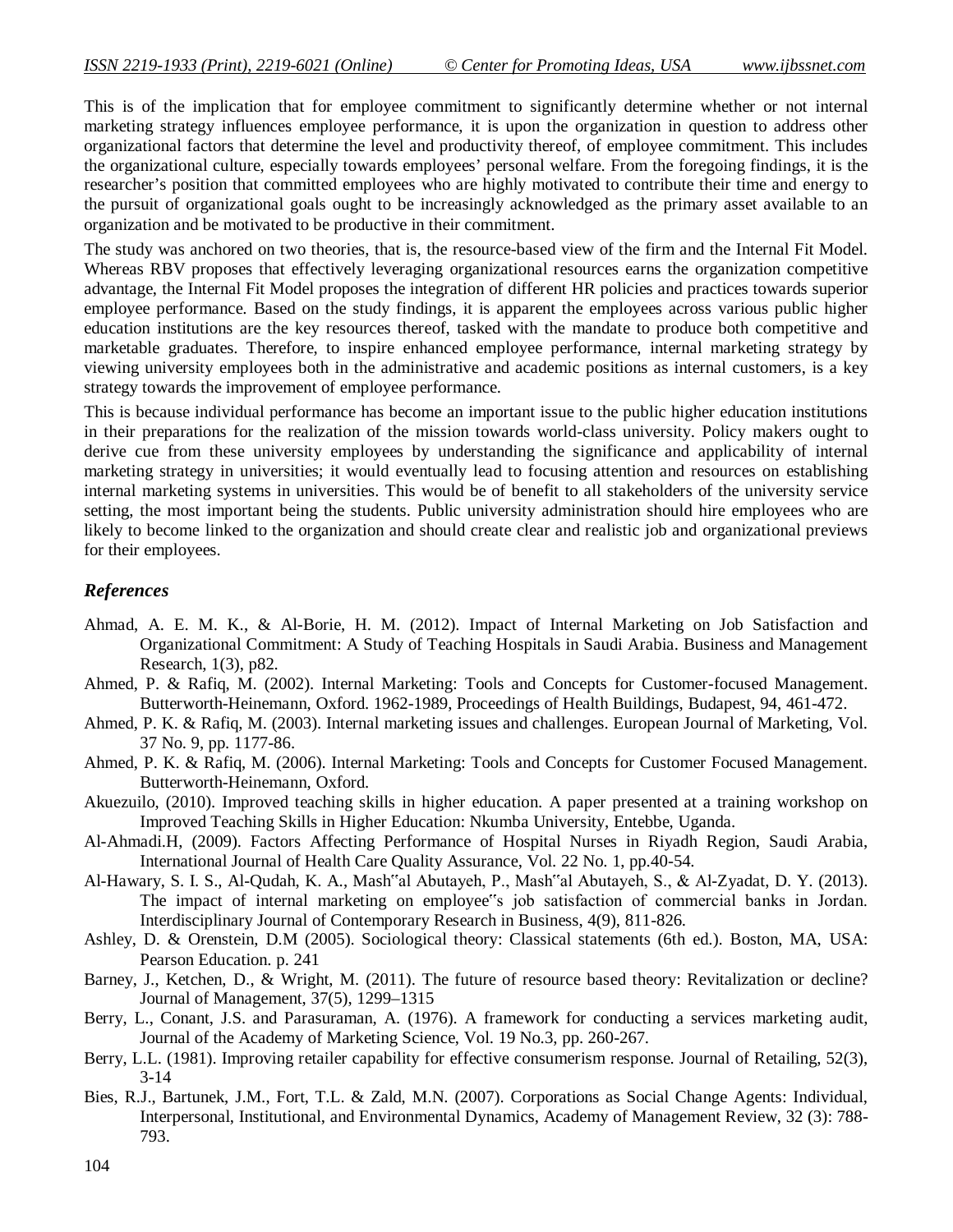Blau, P. (1964). Exchange and power in social life. New York: John Wiley & Sons.

- Boxall, P., Purcell, J. & Wright, P. (2007). The oxford handbook of human resource management. Oxford university press.
- Buchanan, B. (2005). Building organizational commitment: The socialization of managers in the organization. International Journal of Retail & Distribution Management, 35 (12): 982-992.
- Budhwar, P. S., Verma, A., Malhotra, N. & Mukherjee, A. (2009). Insights into the Indian call centre industry: can internal marketing help tackle high employee turnover? Journal of Services Marketing, Vol 23, No. 5, pp. 351-362
- Caruana, A. and Calleya, P. (1998). The Effect of Internal Marketing on Organizational Commitment among Retail Bank Managers. International Journal of Bank Marketing, 16, 108-116.
- Caruana, A., Chang, H.C. & Calleya, P. (2010). The effect of internal marketing on organizational commitment among retail bank managers. International Journal of Bank Marketing, 16 (3), 108-16
- Chang, C.S., & Chang, H.C. (2009). Perceptions of internal marketing and organizational commitment by nurses. Journal of Advanced Nursing, 65(1), 92–100.
- Cropanzano, R., & Mitchell, J. (2005). Progress in organizational justice: Tunneling through the maze. In C. L. Cooper  $\&$  I. T. Robertson (Eds.), International review of industrial and organizational psychology (pp.317–372). New York: Wiley.
- Davenport, T. O. (2013). Human capital: What it is and why people invest in it. San Francisco.
- DeCotii, T.A., & Summers, T.P.(2010). A path analysis of a model of the antecedents and consequences of organizational commitment. Human Relations, 40(7), 445-470.
- Duraisingam.V and Skinner. N, (2005). Workforce Development 'TIPS' Theory into Practice Strategies, Performance Evaluation, Alcohol Education and Rehabilitation Foundation Ltd (AER).
- Emerson, R. M. (1976). Social exchange theory. Annual Review of Sociology, 2: 335-362.
- Fang, E., Palmatier, R., & Grewal, R. (2011). Effects of customer and innovation asset configuration strategies on firm performance. Journal of Marketing Research, 48(3), 587–602.
- Farzad, A. N. Scheer, LK & Steenkamp, JB. (2008). The effect of internal marketing on organizational commitment in Iranian banks. American Journal of Applied Sciences, 5(11), 1480-6.
- Gelman, O.C. (2006). The management of customer-contact service employees: an empirical investigation. Journal of Marketing, 60, 52– 70
- George, R. & Mallery, M. (2010). Survey Methods in Educational Research. Washington D.C.: Brooking Institution Press.
- Gilbert, O. & Ivancevich, P. (2009). Role of entrepreneurship and market orientation in firms' success. European Journal of Marketing, 43(3), 500-22.
- Gouldner, A. W. (1960). The norm of reciprocity: A preliminary statement. American Sociological Review, 25: 161-178.
- Gounaris, S. (2008). The notion of internal market orientation and employee job satisfaction: some preliminary evidence, Journal of Services Marketing, 22(1):68-90.
- Government of Kenya, (2013), Taskforce on Organization Reforms Report. Government printer, Nairobi: Kenya. Available here related:www.cofek.co.ke/Report%20of%20The%20Presidential%20Task%20force%20on%20Parastatal

%20Reforms.pdf Taskforce on Organization Reforms Report (2013)

- Halil, N. & Cem, T. (2010). An investigation of the role of justice in turnover intentions, job satisfaction, and organizational citizenship behavior in hospitality industry. International Journal of Hospitality Management, 29: 33-41.
- Hanson, B. (2008). Wither Qualitative/Quantitative?: Grounds for Methodological Convergence. Quality and Quantity 42:97–111.
- Hassan, L. C. (2010). Organizational barriers to developing marketing orientation. European Journal of Marketing 34(5/6), 598-624
- Heskett, J. L., Jones, T. O., Loveman, G. W., Sasser, W. E. Jr, Schlesinger, L. A. (2008). Putting the service-profit chain to work. Harvard Business Review, July-August, pp.118-29.
- Homans, G. C. (1958). Social behaviour as exchange. American Journal of Sociology, 63: 597-606
- Howell Dart, J. (2002). Measuring market orientation: a multi-factor, multi-item approach. Journal of Marketing Management 10(8), 725-42.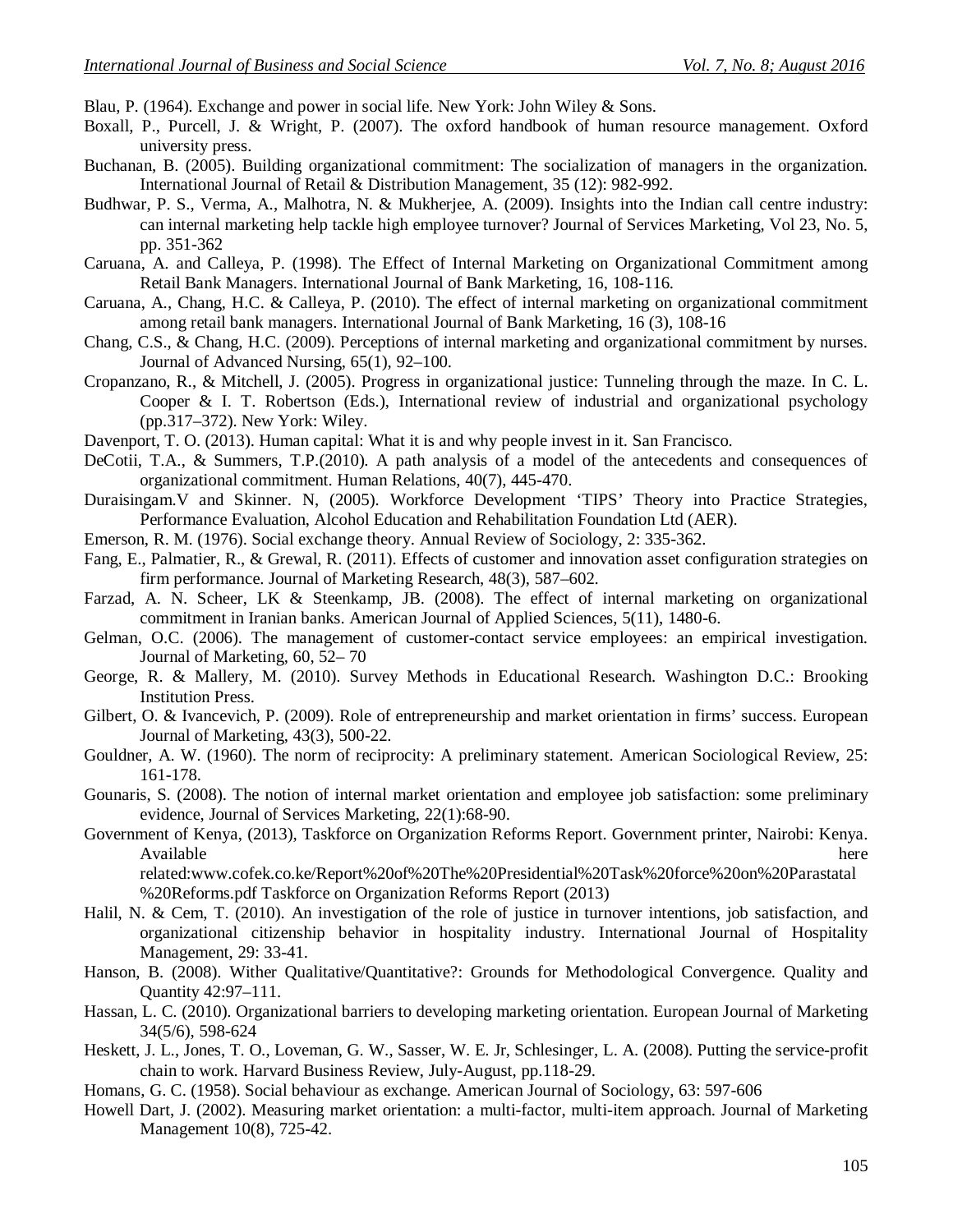Hung,J. & Lin. J. (2008). The investigation on the internal marketing practices of the international tourism hotel chains. Journal of International Management Studies, 170-6

Hwang, I. S., & Chi, D. J. (2005). Relationships among internal marketing, employee job satisfaction and international hotel performance: an empirical study. International Journal of Management, 22(2), 285-293.

Iliopoulos, E., & Priporas, C. V. (2011). The effect of internal marketing on job satisfaction in health services: a pilot study in public hospitals in Northern Greece. BMC health services research, 11(1), 261.

Jaworski, B. J., & Kohli, A. K. (1993). Market orientation: antecedents and consequences. Journal of Marketing, 57, 53-70.

- Jones, E., Busch, P., & Dacin, P. (2003). Firm market orientation and salesperson customer orientation: interpersonal and intrapersonal influences on customer service and retention in business-to-business buyer-seller relationships. Journal of Business Research, 56, 323-40.
- Kaczynski, M. (2013). Human resource management in service work. London: Palgrave
- Kanter, R. (1968). Evolve. Boston: Harvard Business School Press
- Katz, D (2006). The Social Psychology of Organization, Wiley, New York.
- Kelemen, R. & Papasolomou-Doukakis, Z. (2004). Emotional quotient and work commitment among lecturers at an indonesian university. Jurnal Pendidikan Malaysia. 34(1): 173 – 186.
- Komal, K., Samina, N. & Aisha, A. (2011). Effect of Direct Participation on Organizational Commitment, international Journal of Business and Social Science Vol. 2 No. 9 [Special Issue -May 2011]
- Le, D.T. & Agnew, J.C. (2003). Internal Benefits of Service-Worker Customer Orientation: Job Satisfaction, Commitment, and Organizational Citizenship Behaviors. The Journal of Marketing, 68(1), 128-146.
- Lings, I. (2004). Internal market orientation construct market orientation. Journal of Business Research, 57, 405- 13.
- Lings, Ian & Greenley, Gordon (2007). Measuring internal market orientation. Journal of Service Research, 7(3). pp. 290-305.
- Lings, J. D., & Greenley, D. T. (2007). Becoming market oriented. Journal of Business Research, 24(3), 191-207.
- Lu, O., Gonzalez-Benito, J., & Munoz-Gallego, P. (2007). Role of entrepreneurship and market orientation in firms' success. European Journal of Marketing, 43(3), 500-22.
- Maicibi, N.A. (2013). Pertinent issues in employees' management (1st ed.). Kampala: M.R.K Graphics
- Malinowski, B. (1922). Argonauts of the western Pacific: An account of native enterprise and adventure in the archipelagos of Melansian New Guinea. London: Routledge.
- March, R. & Mannari, H. (1977). 'Organisational commitment and turnover: A prediction study', Administrative Science Quarterly,22: 57–67.
- Mathis.R.L & Jackson.J.H,(2003). Individual Performance and Retention, Human Resource Management, 10th Edition, pp.66-99, Thomson Publication.
- Mauss, M. (1925). The gift: Forms and functions of exchange in archaic societies. New York: The Norton Library.
- Mayer, J.P., Allen, N.J.,& Smith,C.A.(1993). Commitment to organizations and occupations: Extension and test of three-component conceptualization, Journal of Applied Psychology, 78,538-551.
- McNamara, C. (2014). Employee training and development: Reasons and benefits. London
- Meyer & Allen (1997). Commitment in the workplace, Theory, research and application. Thousand Oaks, CA: Sage
- Meyer, J. P. & Smith, Catherine, A. (2007). HRM practices and organizational commitment: Test of a mediation model. Canadian Journal of Administrative Sciences. 12:319-331.
- Mishra, R., Kumar, K., & Strandholm, K. (2009). The role of organizational competencies in the marketorientation-performance relationship: an empirical analysis. International Journal of Commerce and Management, 19(1), 7-26.
- Mottaz, C. (2012b). Gender differences in work satisfaction, work-related rewards and values, and the determinants of work satisfaction, Human Relations, Vol. 39, pp. 359-78.
- Mowday, Richard T., Lyman W. Porter, and Robert Dubin (2009). Unit performance, situational factors, and employee attitudes in spatially sepa-rated work units, Organizational Behavior and Human Performance, 12: 231-248.
- Ng'ongah, G. (2012). Comparison between the performance of trained and untrained teachers in the teaching of English in selected Ugandan secondary schools. Unpublished Masters Dissertation, School of Education, Makerere University
- Nunnally, J.C. (1978). Psychometric Theory (3rd ed.). McGrawill, Inc. New York, NY.